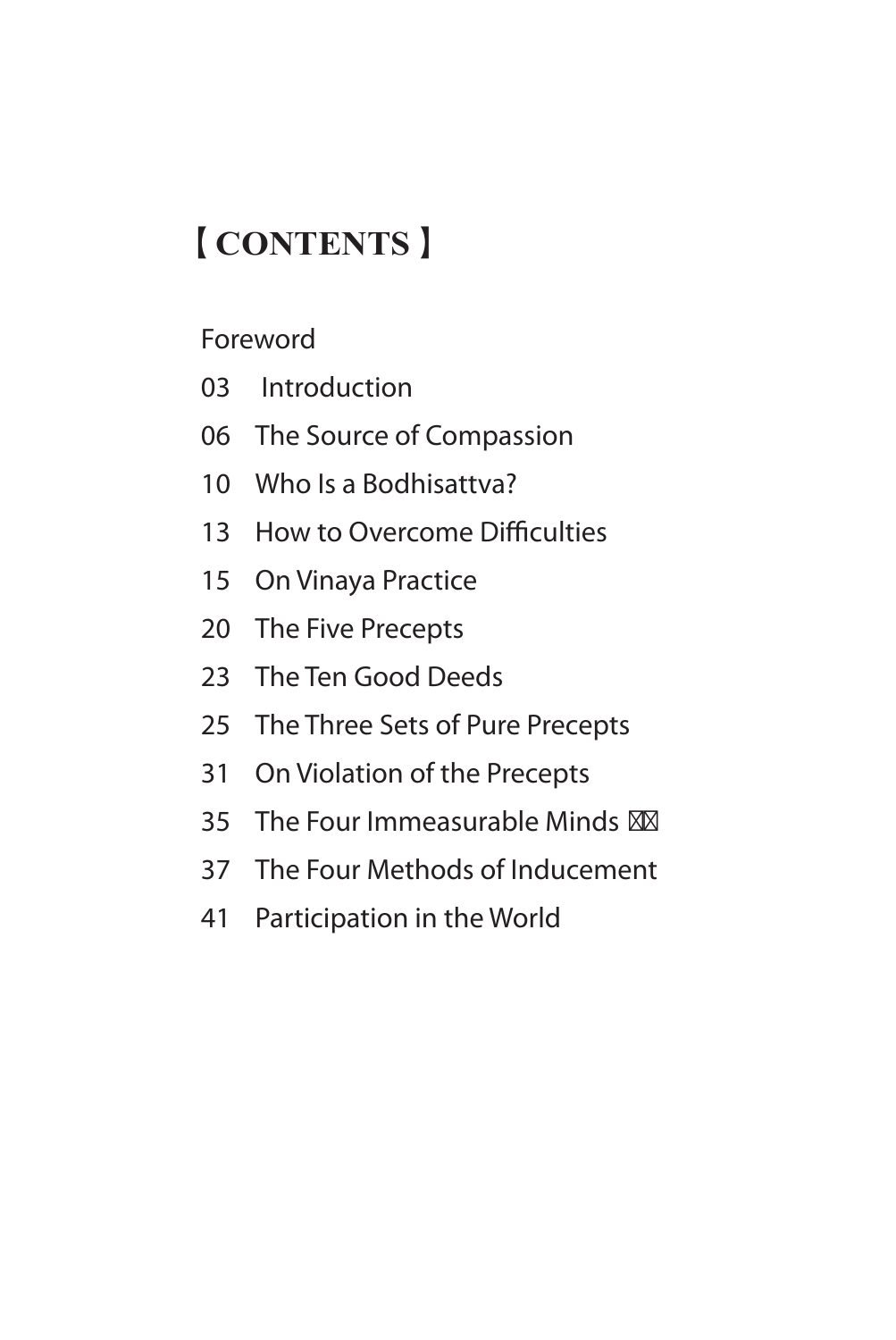2 The Bodhisattva Precepts

# *Foreword*

T his book consists of talks on the bodhisattva<br>precepts by Master Sheng Yen given at the Chan Meditation Center in New York from December 6 through 8, 1997.

We sincerely hope that this commentary on the bodhisattva precepts will provide the reader with a clear understanding of their meaning, as well as the inspiration to integrate these teachings into their lives.

We wish to acknowledge several individuals for their help in producing this booklet:

Guo-gu /translation Simeon Gallu/organization and editorial assistance

> The International Affairs Office DharmaDrum Mountain January, 2005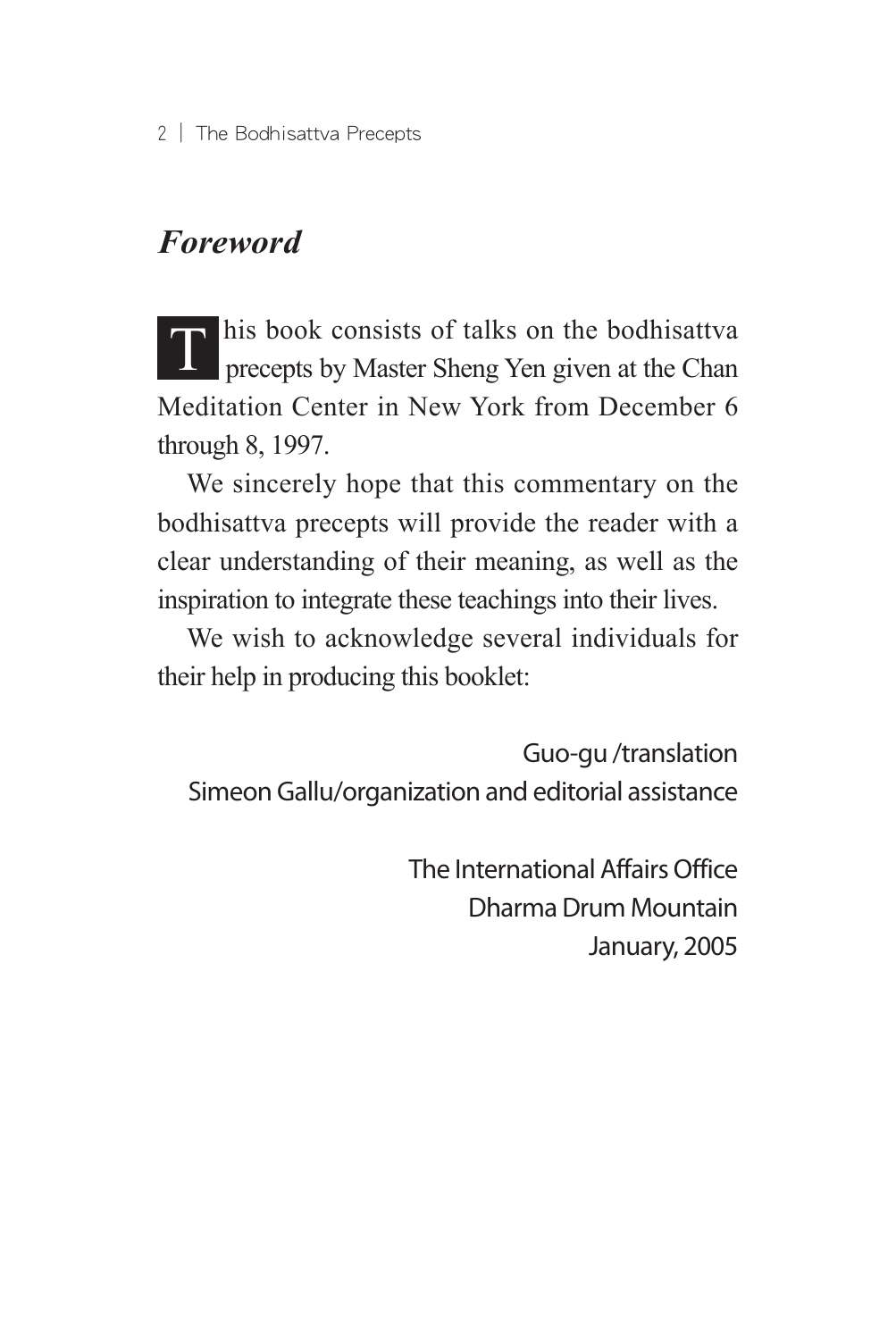#### *Introduction*

**T** here is a saying in Mahayana Buddhism: "Those who have precepts to break are bodhisattvas; those who have no precepts to break are outer-path followers." Many Buddhists know that receiving the bodhisattva precepts generates great merit, yet they believe this without a real understanding of the profound meaning of the precepts, or of what keeping these precepts entails. They receive the precepts as a matter of course, knowing only that receiving them is a good thing to do. To try to remedy this situation, we are conducting the transmission of the bodhisattva precepts over the course of three days so that prior to the formal transmission ceremony, I can explain to all participants the meaning and significance of these precepts within the Mahayana tradition. Each participant, after understanding what keeping these precepts involves, is free to decide for himself or herself whether or not to take them. In this situation, many participants in the past did decide to take the precepts and were able to happily commit themselves to the bodhisattva path. Transmitting the precepts in this way-allowing aspirants to take them in good conscience and with proper understanding-can help aspirants plant the seeds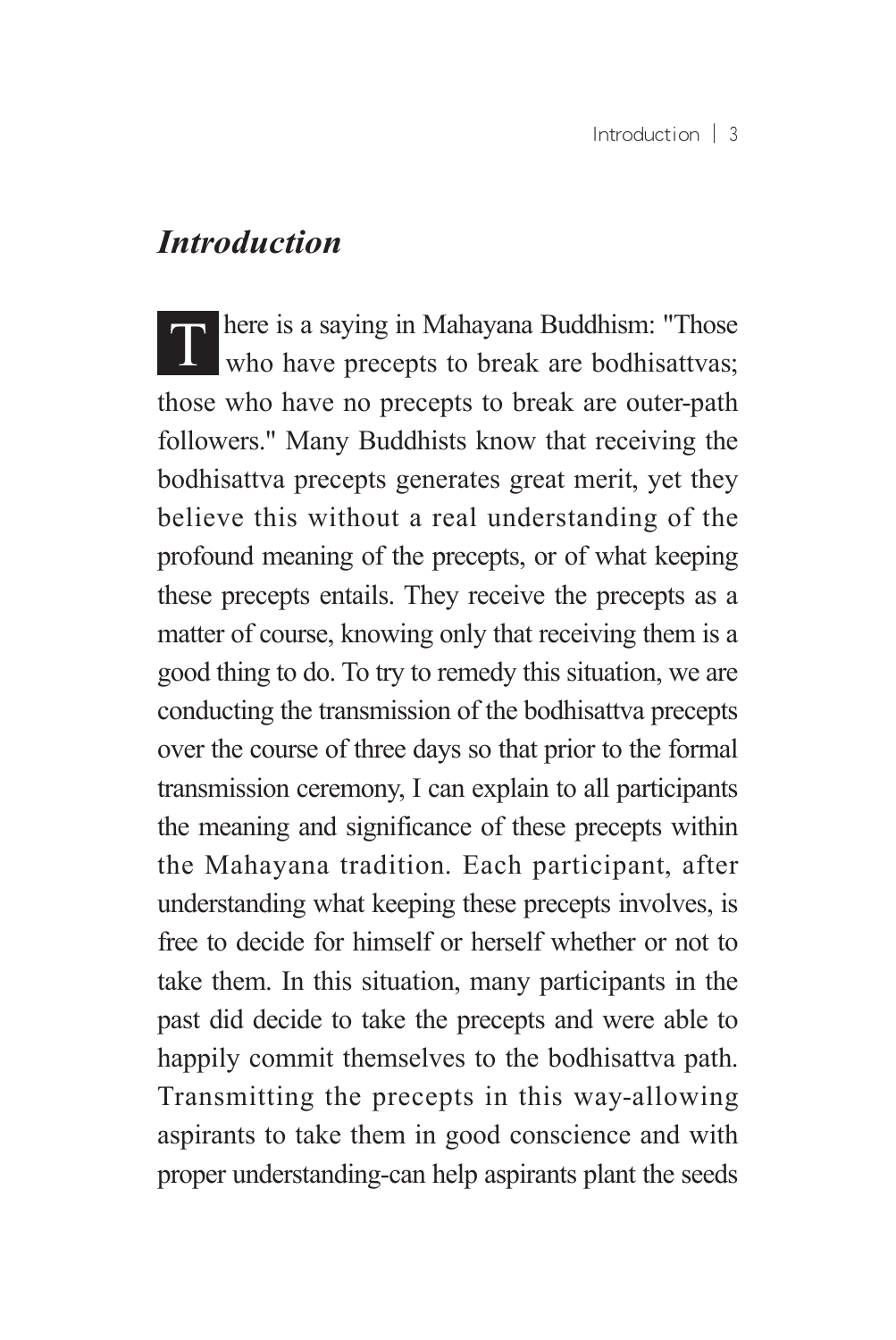of Buddhahood with no feelings of compulsion or guilt in their minds.

The virtue in vowing to observe the precepts is that it enables us to practice diligently to purify ourselves. These codes of behavior may also help us interact with others in a more peaceful and harmonious manner. If we can purify the actions of our body, speech, and mind through practicing the three sets of pure precepts, the five precepts and the ten good deeds, then, with the wisdom such practice gives us, we can banish craving, covetousness, anger and all other afflictive emotions. With a bodhisattva's mind of compassion, we can accept and cherish all sentient beings, and by purifying our own conduct, we can help to transform society at large. Even in the midst of suffering, each individual sentient being can attain the altruistic bodhi-mind and also help others arouse this awakened mind of wisdom.

The combination of vows and precepts that we are transmitting here-including the four great vows, the three sets of pure precepts, the five precepts and the ten good deeds-is quite accessible to everyone. There is ample flexibility in practicing the three sets of pure precepts: so long as their fundamental principle is adhered to, these precepts can be adapted to the different situations that a practitioner of the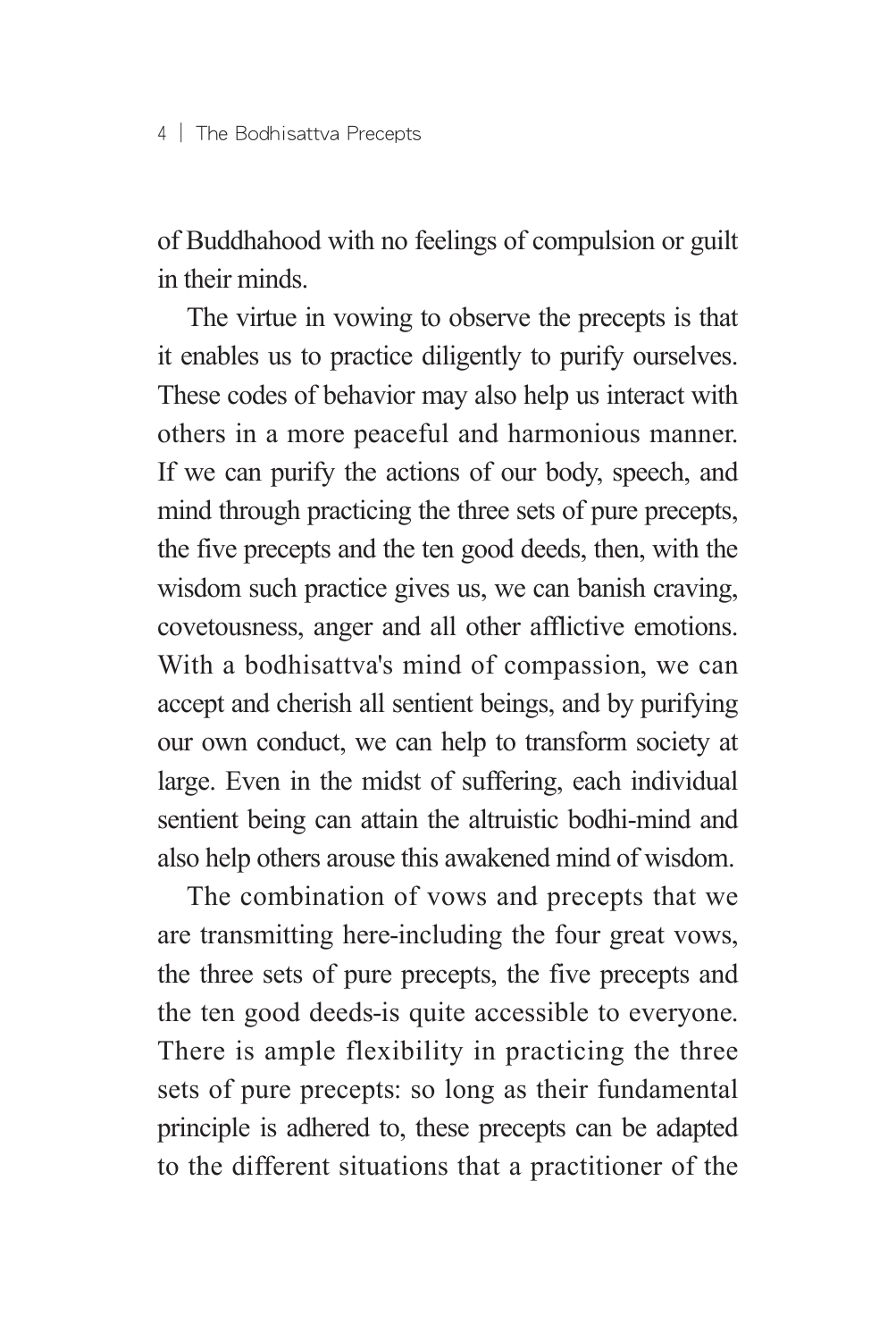bodhisattva path may encounter. Such flexibility makes these precepts relatively easy to practice for a wide variety of people. As these precepts also function as guidelines for wholesome behavior for Buddhists, the commitment to practice them is a valuable undertaking for all practitioners.

I dare not change the content of the bodhisattva precepts, nor do I have the virtue necessary to invent new ones. I have simply referred to the various systems of bodhisattva precepts in both the Chinese and Tibetan traditions and adapted them to fit the needs of modern practitioners. In doing so, my hope is to promote the actualization of the spirit of the bodhisattva precepts, and I encourage all practitioners to receive and practice them.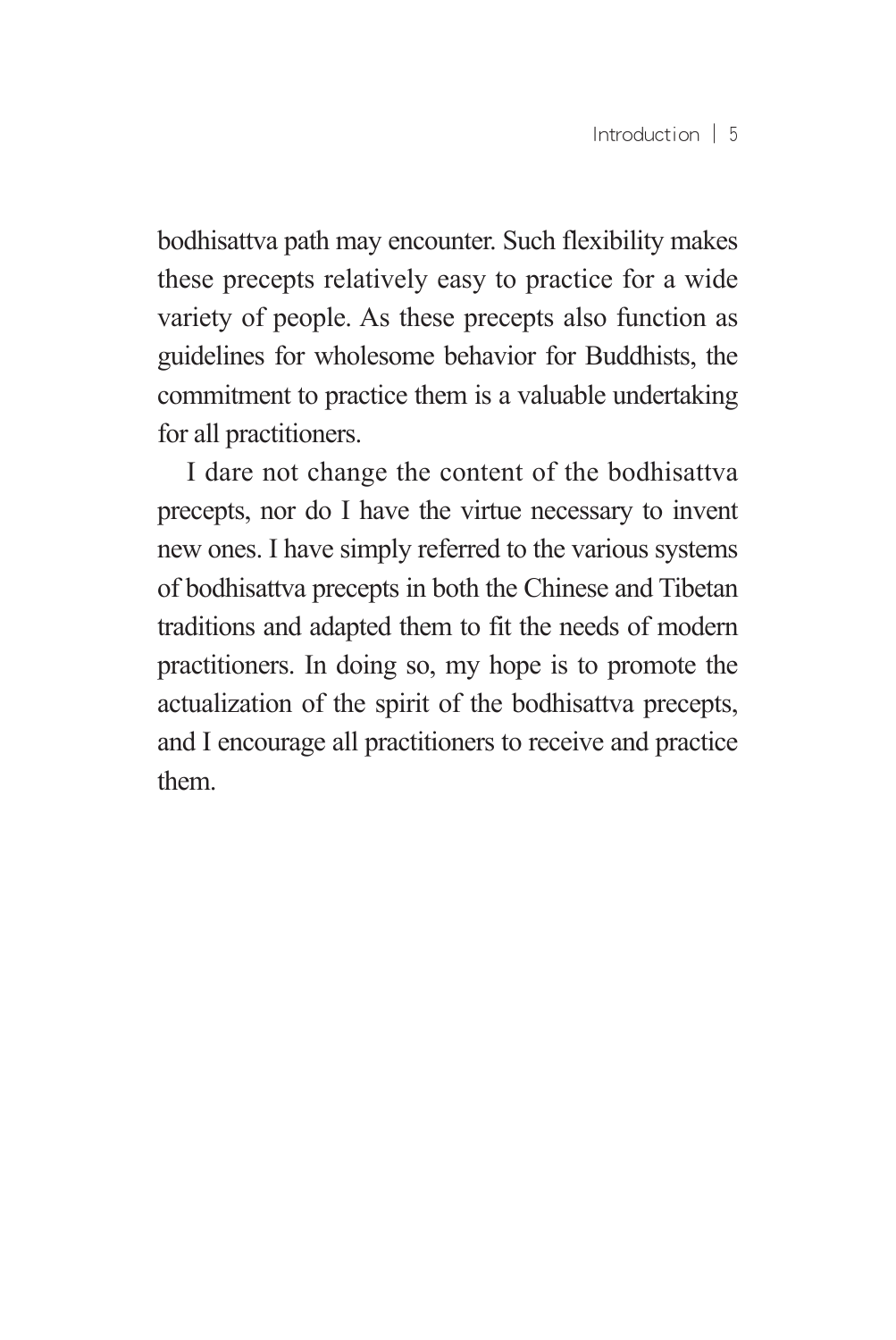# *The Source of Compassion*

L ove, kindness, and compassion are the very foundations of Buddhism. From a general perspective, these virtues correspond to similar values held in many other religious traditions and spiritual practices. However, in Buddhism, genuine love and compassion arise from a penetrating insight into the true nature of our own existence, and are thereby more firmly grounded in a practitioner's experience. We can understand this from two perspectives.

First, from the perspective of interdependence, we see that no phenomenon in the world, whether material or mental, exists independently of other phenomena. All beings and things are intimately related to one another. All of the activities engaged in by a seemingly independent entity are actually connected to, and affected by, the activities of other entities in an intricate, infinite network. Everything that exists relies on innumerable, apparently external factors for their existence. Separation from this vast system of connections between all things would make existence impossible. This is the profound reality of the nature of the world we live in, and of course, it is also the reality of our own individual lives as we live them. We are all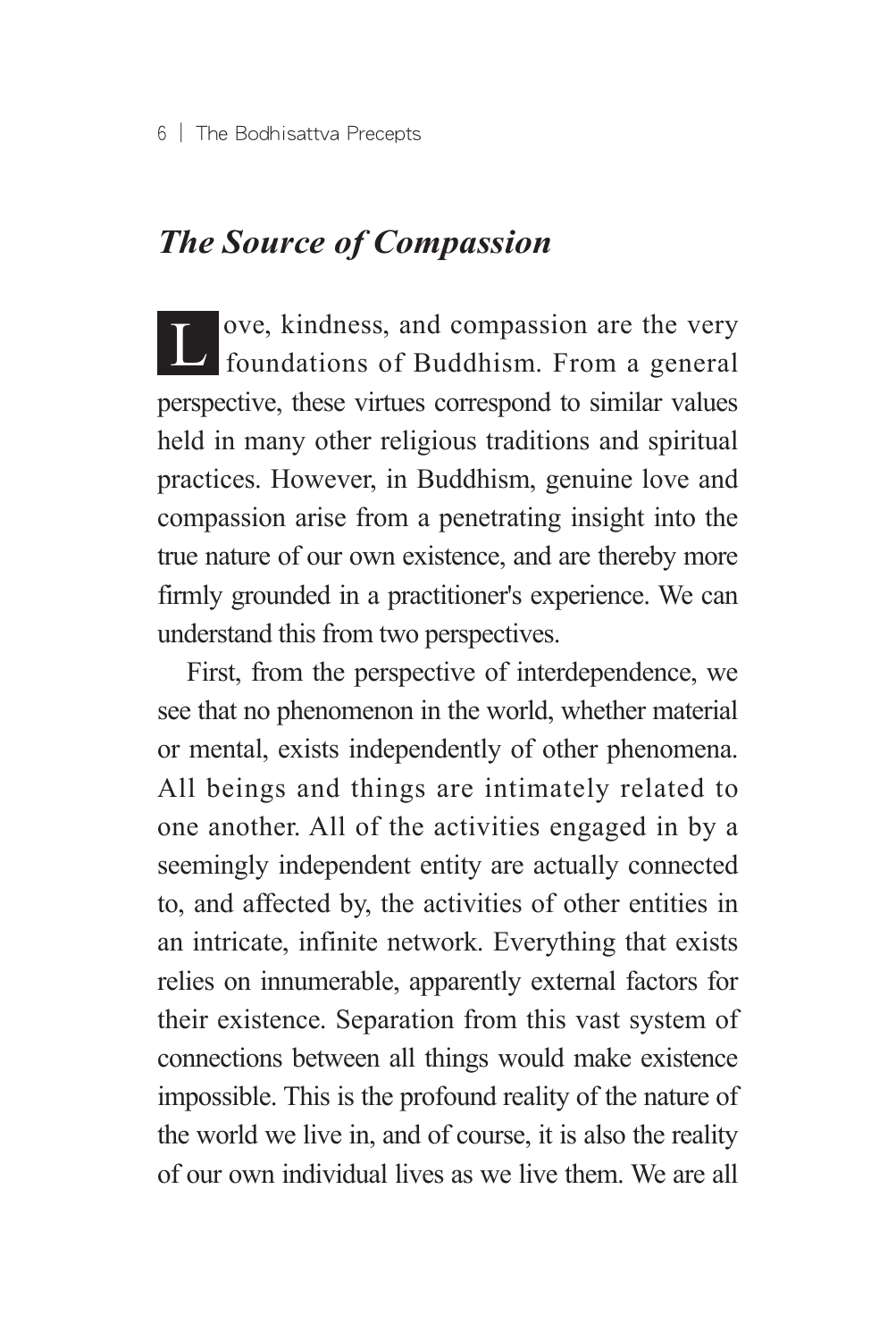connected to each other and to all living things, both sentient and insentient.

On a human scale, we can see the truth of interdependence in the fact that no person can live entirely apart from society. We depend on the assistance of other human beings for everything we have: from the basic necessities of life such as food, clothing, and shelter, on up to the various forms of knowledge and skills that we acquire, and to the sense of satisfaction and fulfillment we derive from our work. If we are fortunate to live in a relatively stable society, we should know that much of the order and stability in our daily lives depends on the structure of our society and on the work of other people in all sorts of public institutions. Similarly, global interrelationships and the mutual influences between different nations and cultures are often demonstrated in fields like economics, political science, and cultural studies.

On a larger scale, countless other forms of life, both sentient and insentient, have either direct or indirect influences on our well-being. Also, from the viewpoint of the Buddhist belief in innumerable past lives and future rebirths, each of us must have, in countless previous lives, once lived in very close, direct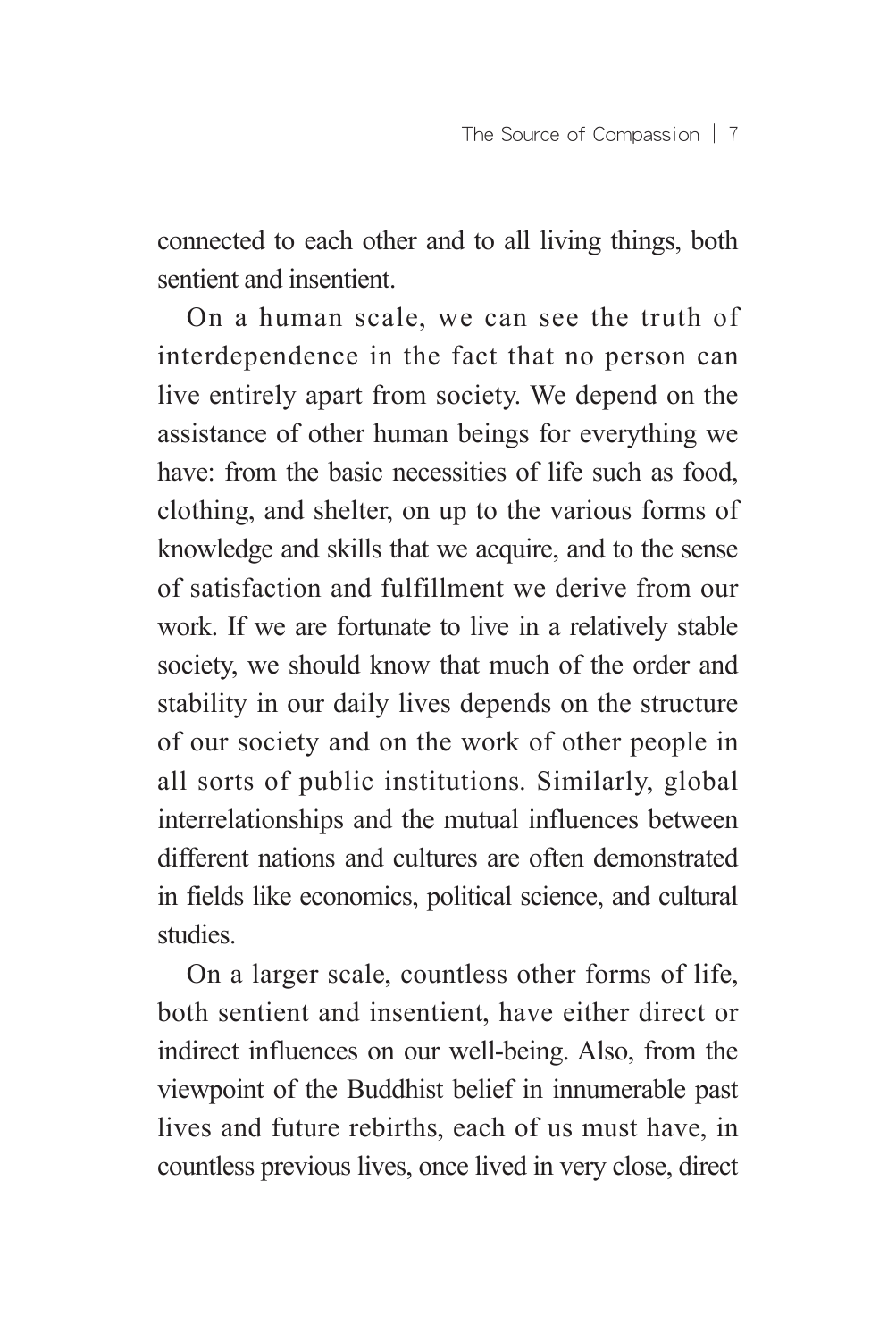connection to every other sentient being. All these "other beings" have been our mothers, our fathers, our sisters, or our brothers. Each one, at one time or another, has been the cause of our happiness. With this sort of outlook, how can we not have sympathy and concern for all beings? We can only feel a deep sense of responsibility for and gratitude to them. Such gratitude in turn engenders genuine caring and love that goes beyond an individual's love for his or her own family, race, or nation. This sort of love, extended to all beings everywhere, springs from the very knowledge that we are truly all one family.

Second, from the perspective of equality of all conditions, all of these infinitely varied sorts of interrelations and connections among sentient and insentient beings give rise to a multitude of individual traits and distinctions. However, since these seemingly unique and distinct entities are all contingent upon one another, not one of them can be said to exist autonomously and permanently in and of itself. This is the nature of emptiness. As we penetrate the depths of this conditionality through contemplation and the cultivation of genuine compassion, we can understand personally and directly that all phenomena are empty of any inherent, separate nature of their own. This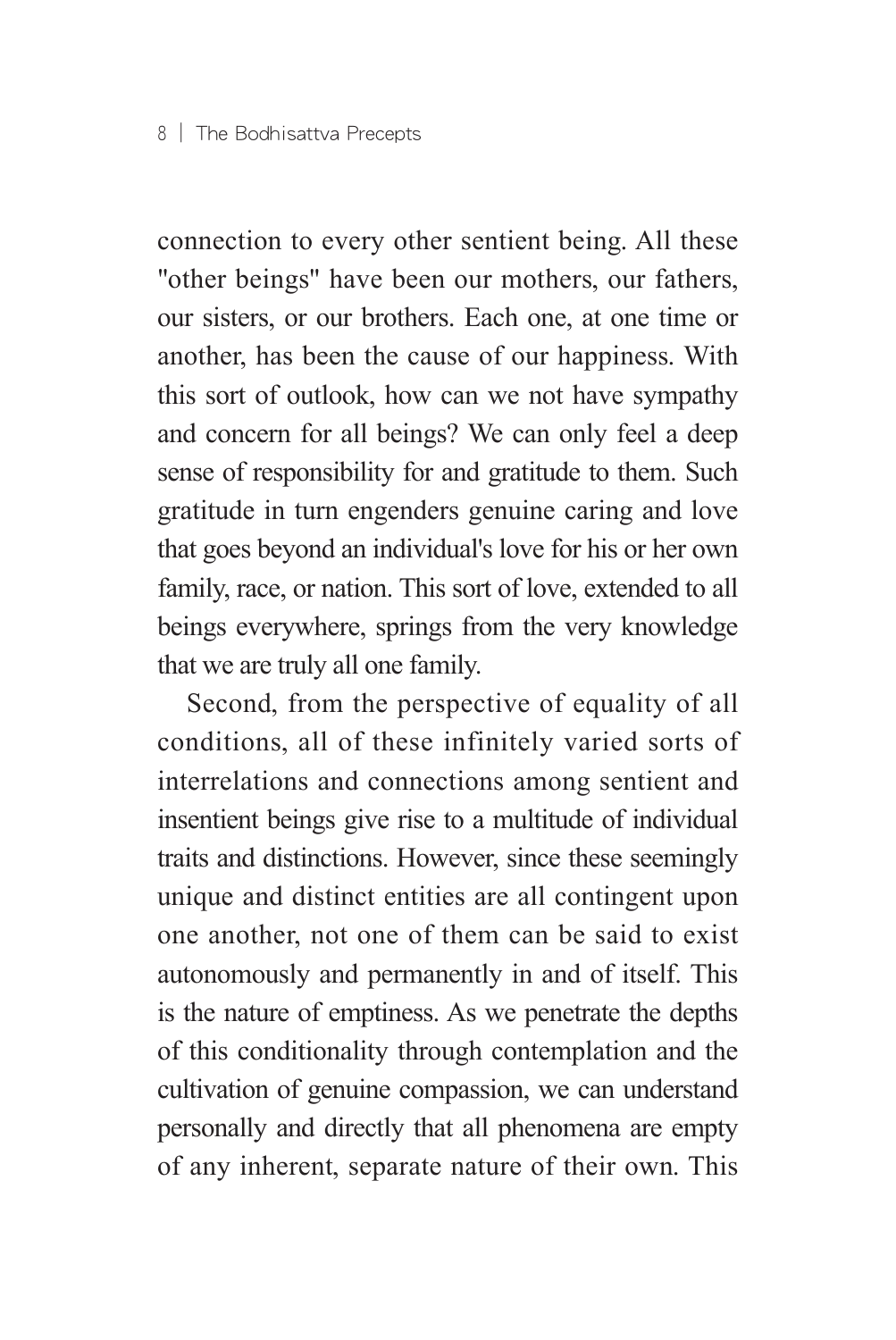essence, or empty nature, of all things reveals their likeness, their profound similarity. With the realization of this non-dual, equal nature of existence-which is the experience of wisdom-an unbounded desire to help and benefit all beings indiscriminately will then well up in our hearts.

In the Mahayana tradition, all sentient beings are identical in nature to Buddhas. All sentient beings have the potential to realize full enlightenment and to manifest Buddhahood. A person walking the path to full Buddhahood must cultivate deep compassion for all beings as if they were of one body with himself or herself. This is not wishful thinking, but rather a sincere motivation that inspires our actions and compels us to live humanely in the world. When other sentient beings suffer in the depths of confusion, it is as if we ourselves are suffering too, but lack the wisdom to help either ourselves or others. This genuine concern and selfless love do not come from anyone or anything external, but rather from our insight into the nature of our own existence. Such insight is the ethical impulse of an enlightened being. It is both the motivation and the source of inner strength of a bodhisattva.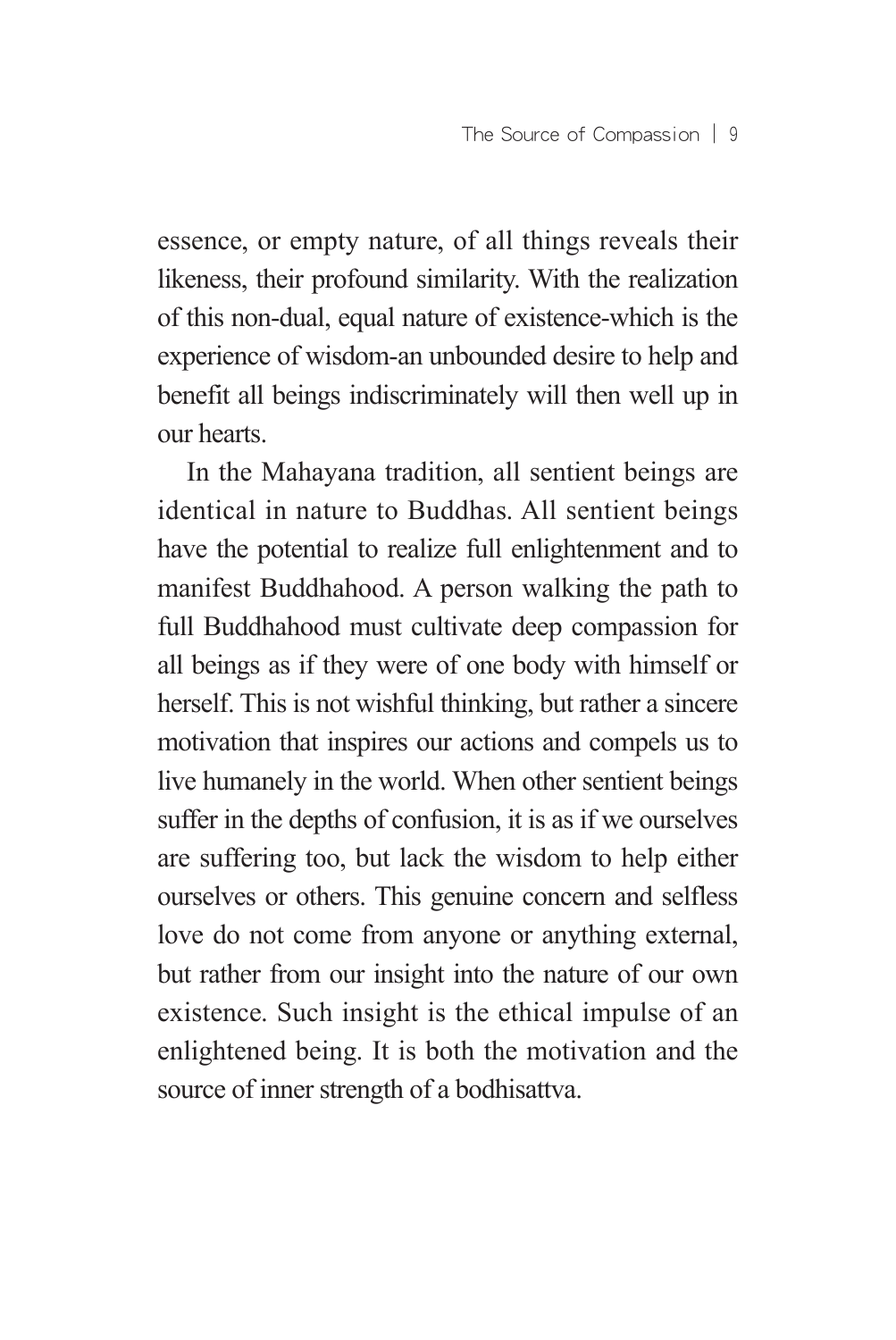#### *Who Is a Bodhisattva?*

F or any Buddhist practitioner, the ultimate purpose of practice is to attain complete enlightenment or Buddhahood. To achieve this very lofty goal, we work to cultivate wisdom and accumulate merit, and through this practice we are able to benefit both ourselves and others. This practice is precisely the task of a follower of the bodhisattva path as put forth in the three sets of pure precepts (which we undertake in the transmission ceremony): to accrue merit and realize wisdom for the benefit of all sentient beings. Through the diligent cultivation of wisdom and merit, a bodhisattva practitioner will attain Buddhahood. In other words, walking the bodhisattva path is the cause of Buddhahood; Buddhahood is the result of having accomplished the bodhisattva practice.

In Buddhist circles, we hear the word bodhisattva frequently. Among Chinese Buddhists, bodhisattva, transliterated as pusa in Chinese, is commonly used simply as a title with which to address a fellow practitioner. It is also often used by monastics as an honorific when speaking to or about a layperson. On the other hand, non-Buddhists visiting a Buddhist monastery may think that bodhisattvas are the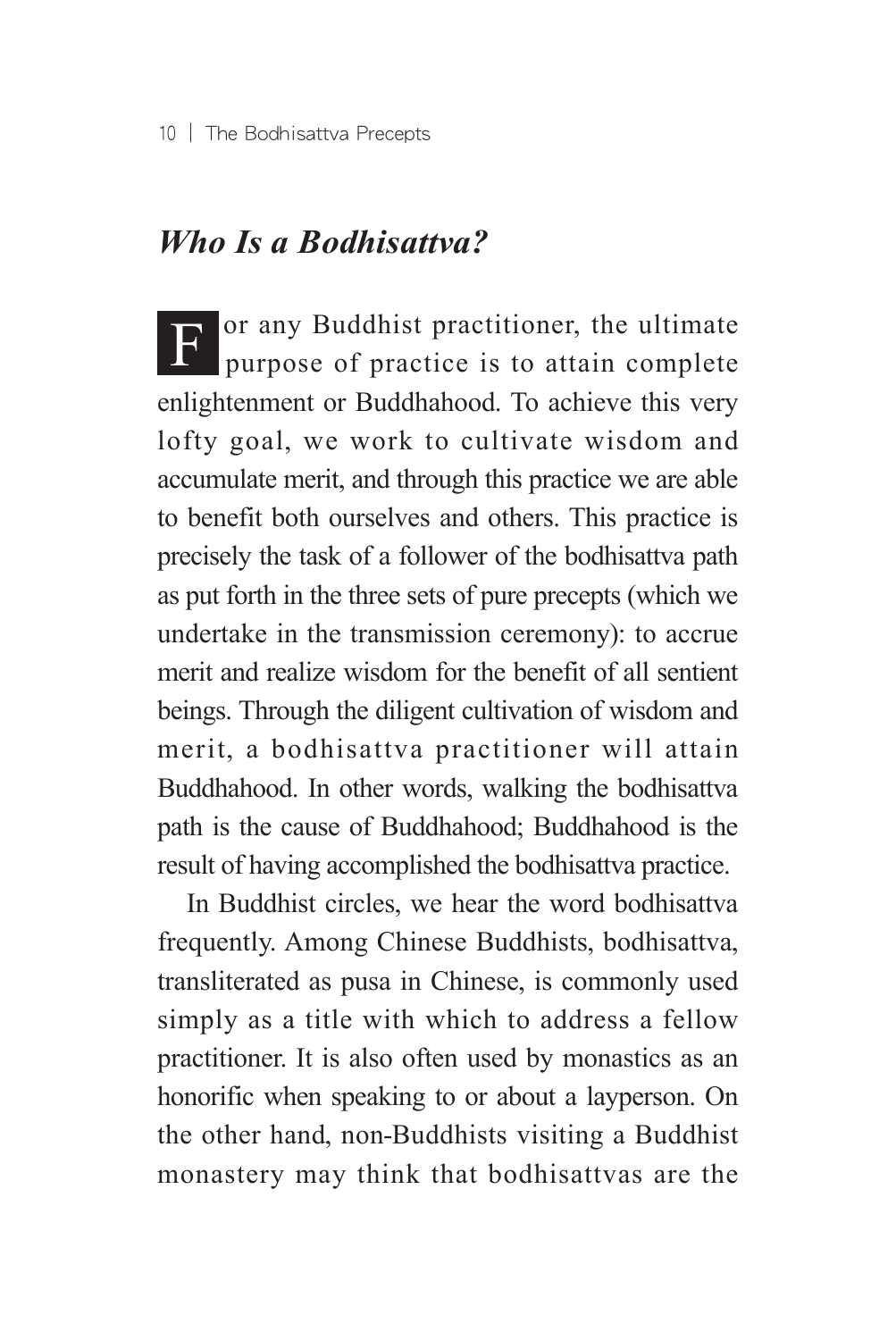statues placed on the altar. In short, many people, both Buddhists and non-Buddhists alike, do not know the true significance of the term bodhisattva. Therefore clarification of this term is essential for our understanding of what the bodhisattva practice entails.

Formed by the conjunction of two Sanskrit words meaning "enlightenment" and "sentient being" respectively, the word bodhisattva denotes an enlightened sentient being. "Enlightened" refers to the quality of having achieved, to some degree, enlightenment, awakening, understanding, or mindfulness. This concept has a very rich, multifaceted meaning, with many nuances. "Sentient being" refers to a living being who experiences the world through sentience, feelings, sensations, or emotions.

Thus bodhisattva can be understood as having four levels of meaning. First, the being described by this word aspires upwardly to attain supreme wisdom or enlightenment. Second, this being aspires to do this in order to bring genuine benefit to all other sentient beings so that they too will attain enlightenment. Third, each bodhisattva seeks to fully awaken his or her own intrinsic nature, or buddha-nature. Fourth, while striving for this kind of full awakening, a bodhisattva strives just as hard to awaken all of the innumerable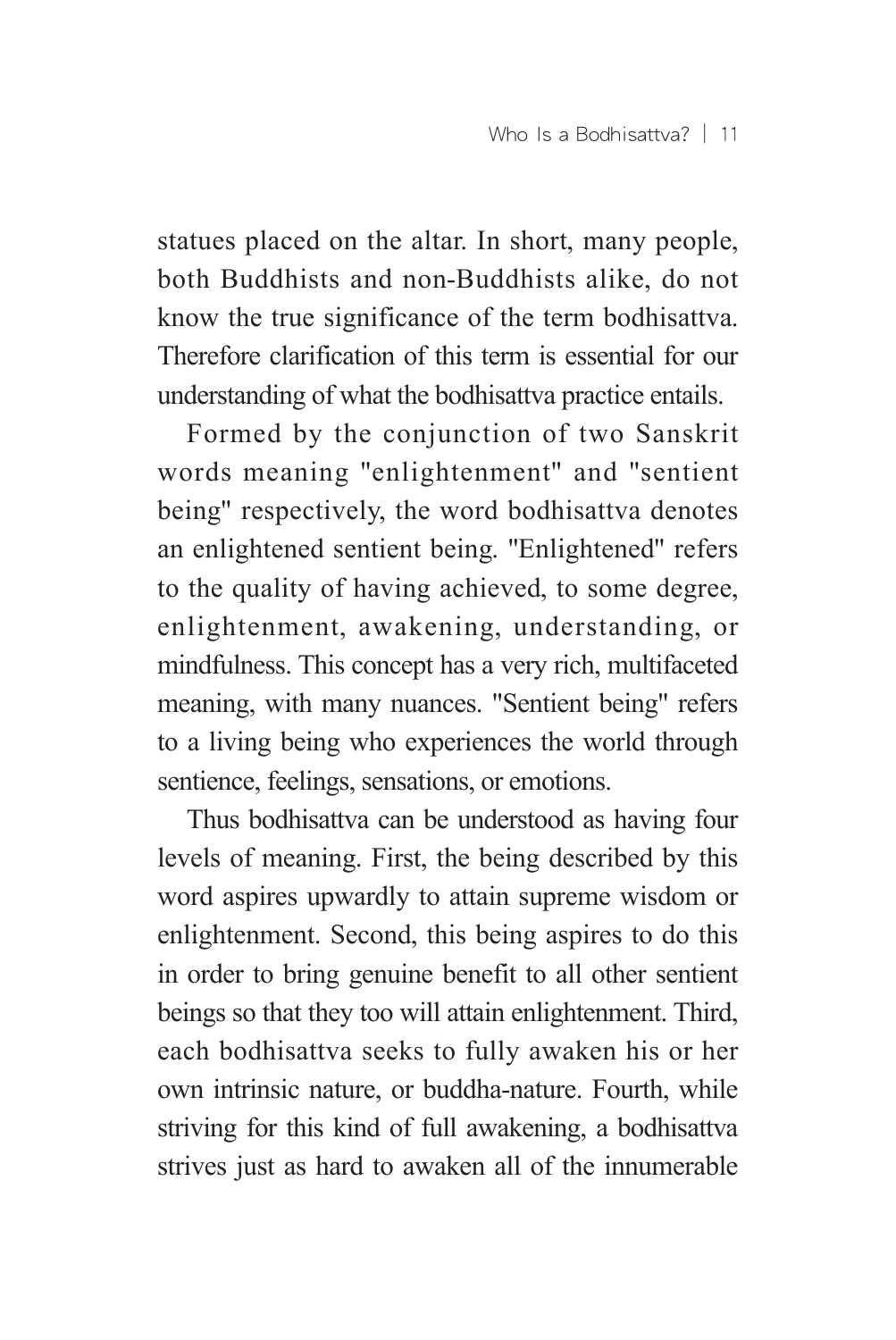sentient beings to the same buddha-nature intrinsic to each and every one. By considering these four levels of meaning together, we come to the following definition of bodhisattva: a person who aspires to Buddhahood while seeking to enlighten all sentient beings on the path.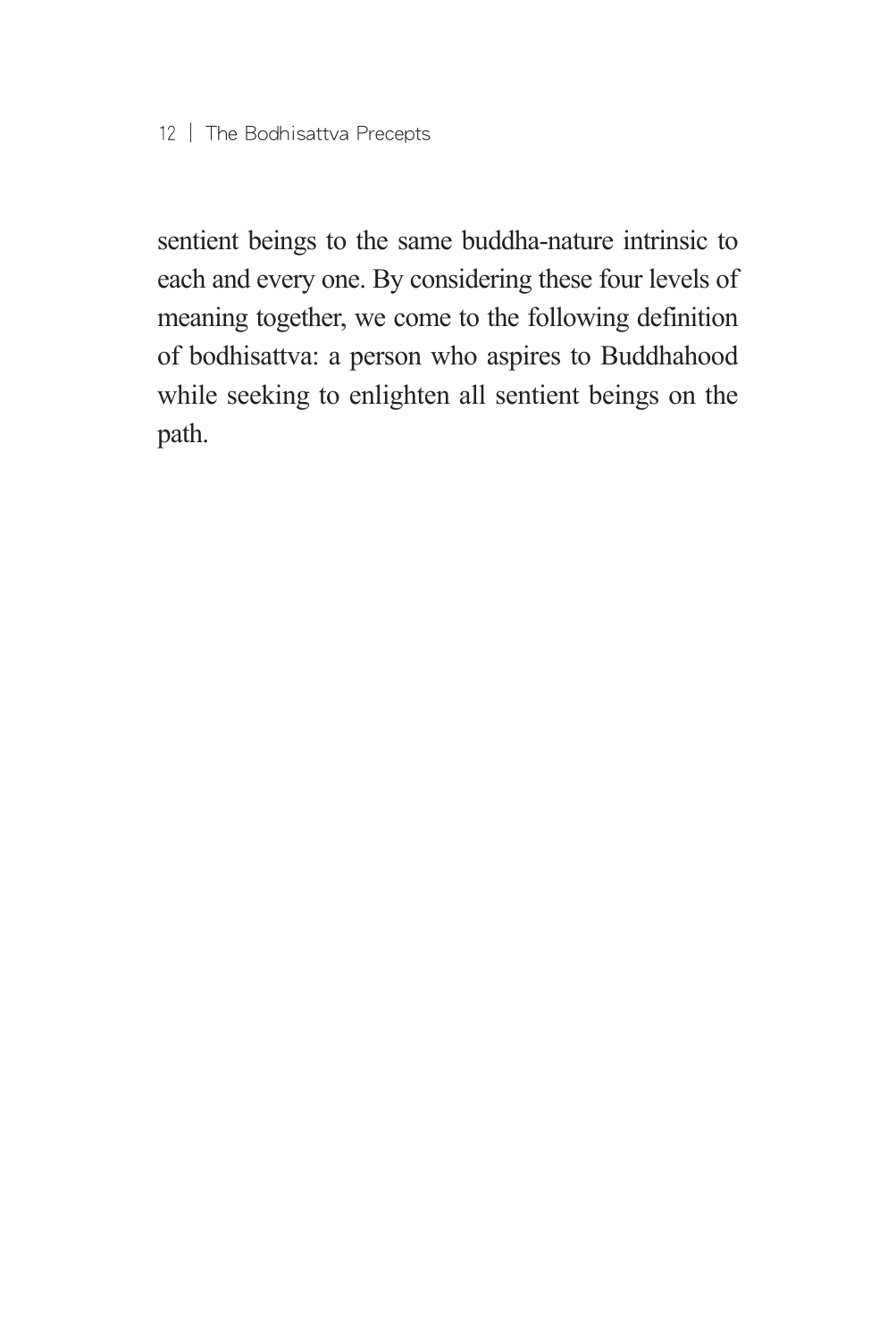# *How to Overcome Difficulties*

W  $\frac{1}{2}$  ithout the experience of enlightenment, how can aspirants in the Mahayana tradition, meaning bodhisattvas, rise to the seemingly impossible task of helping all sentient beings to become enlightened? How can practitioners on the bodhisattva path truly help others attain enlightenment when they themselves have not done so? Daunted by such questions, many practitioners place exclusive emphasis on cultivating faith in and devotion to the Buddha, while others focus solely on striving to realize emptiness, wishing to escape from the toil and travail of life.

Such responses are understandable, as we are all only human. If we do not know how to swim, how are we going to save others from drowning? And if, at last, we have learned how to swim, and managed to get ourselves safely to the shore, why jump back into the roaring waters and risk our lives to save others? This attitude has led some practitioners to strive hurriedly to liberate themselves from suffering. Alienated from the sentient world, these people seek only to remove themselves from the ocean of cyclic existence. It becomes extremely difficult and takes an incalculably long time for them to generate the bodhi-mind.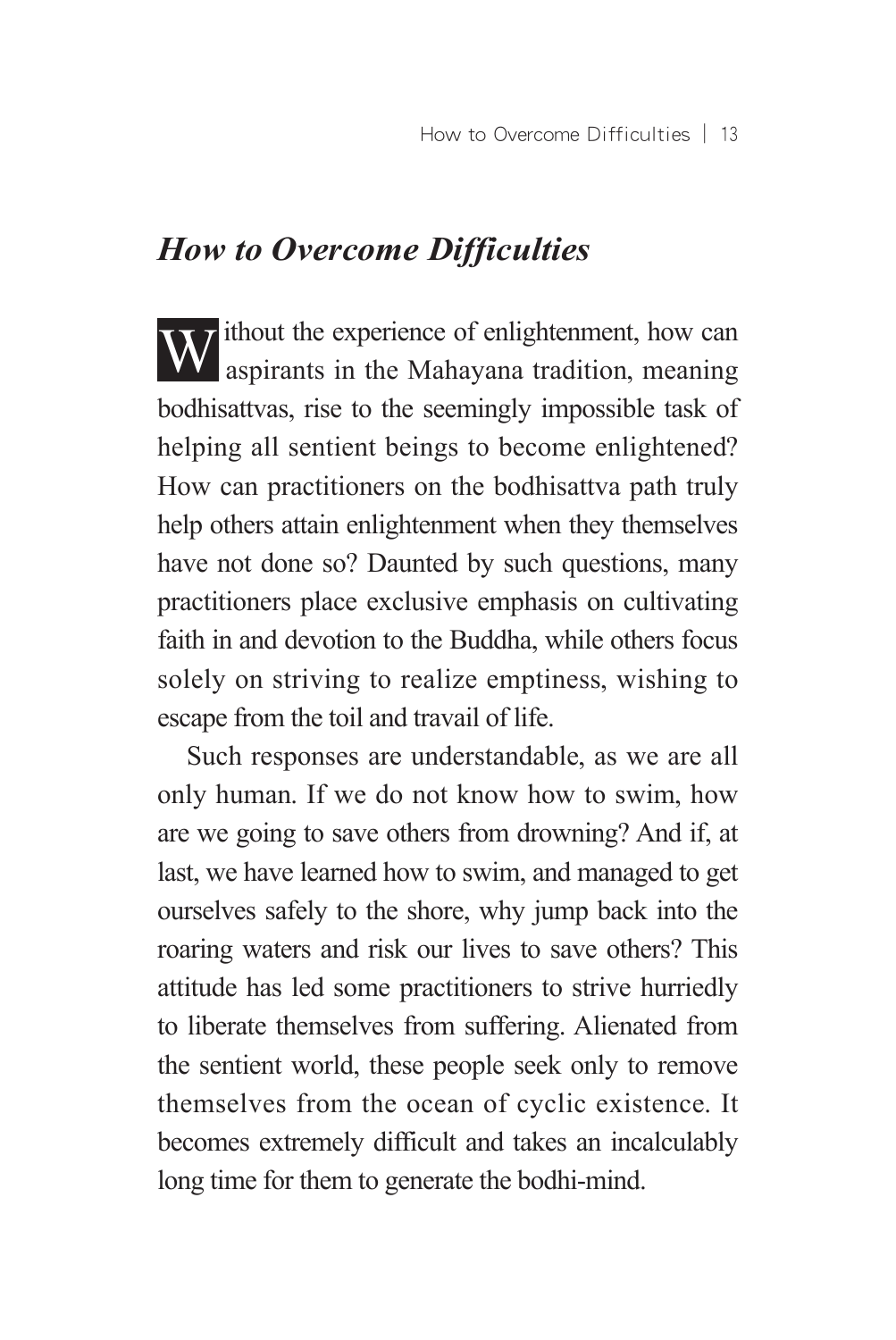In fact, in order to save people from drowning, one should not leave the water and seek safety on shore. And if we do not know how to swim, then the only place to learn is in the water, whether we like it or not. Likewise, the bodhisattva path must be practiced in the midst of suffering, in the whirlpool of cyclic existence. However, to keep our head above water, we need strength and skill, as we cannot rely solely on the power of Buddhas, or wait to become completely enlightened. Discernment, unshakable faith and vows, constant cultivation of love and compassion, and a penetrating insight into the nature of emptiness are four things we can bank on. Maintaining a balance in these four areas will safeguard and sustain us in times of difficulty. Eventually, it will subdue our vexations and afflictive emotions, leading us to the realization of emptiness, to the understanding of the interrelatedness of all beings and all conditions. To find the path and to tread firmly along it, we must undertake and commit to the bodhisattva precepts. This is the first step we should take to establish and maintain ourselves on a definite course that leads toward Buddhahood.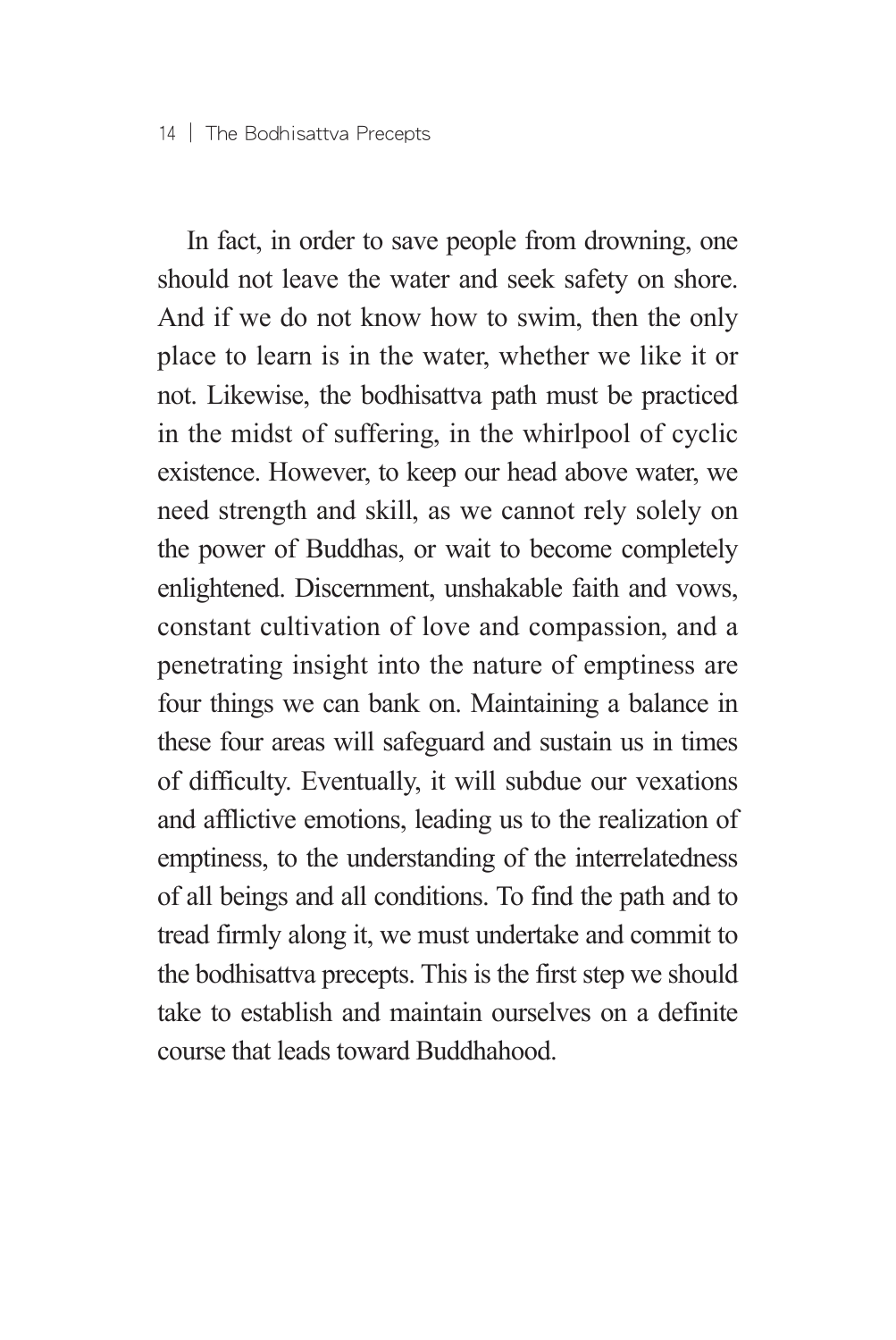#### *On Vinaya Practice*

O help us put our vows into practice and provide ourselves with a clear set of behavioral guidelines, we commit ourselves to a code of discipline set forth in a given system of precepts. The Sanskrit term for these various codes or systems is vinaya, which can be translated into English as "discipline" or "restraint." According to the scriptures, Shakyamuni Buddha did not establish a set code of conduct for his disciples during the first twelve years of his teaching, because these early practitioners achieved such a high level of spiritual attainment and had such strong, deep, positive karmic roots that they never engaged in any sort of unwholesome or destructive activity. It was not until the occurrence of specific instances of misconduct that threatened the integrity of the Sangha and the ability of his disciples to practice the liberation path that the Buddha began to institute rules of behavior for his followers. Thus we should note here that the precepts were not founded in a vacuum on a set of abstract principles, but in direct response to specific problems that arose within the earliest community of practitioners.

So the intention behind the establishment of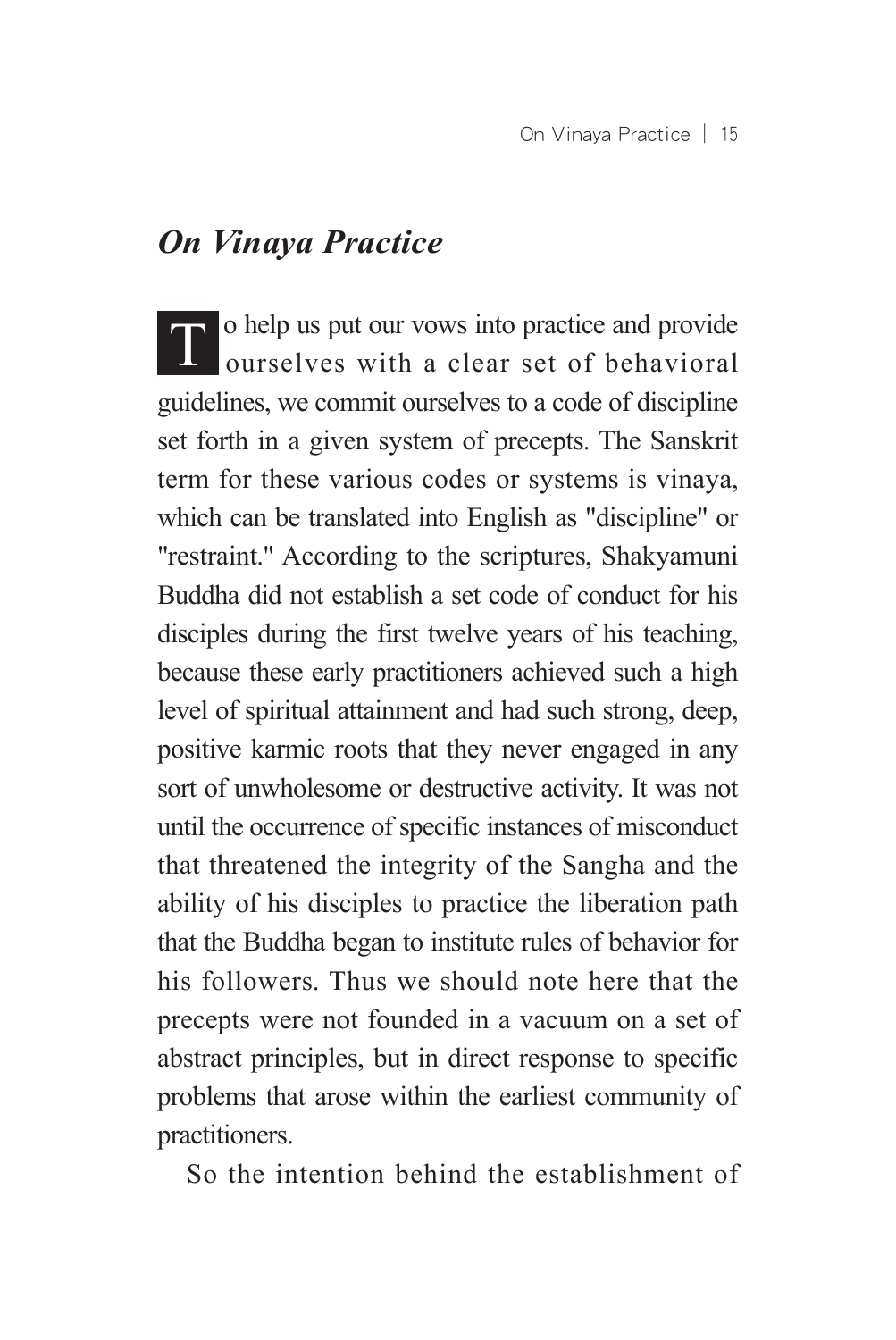the vinaya was not to randomly impose a set of disciplinary strictures on practitioners, but rather to give them a set of realistic guidelines that would help them persevere in following the teachings of the Buddha and, ultimately, attain liberation. The scriptures recount that at the time of his death, the Buddha told his disciple Ananda that only the maintenance of the vinaya would ensure the continued existence of the Dharma in the world. He went on to say, however, that by this he meant the fundamental principles of vinaya practice as embodied in the five major precepts prohibiting killing, stealing, sexual misconduct, verbal misconduct, and using intoxicants. As for the multitude of detailed minor precepts upheld by monastics, which had been formulated in response to particular incidents, the Buddha gave his followers permission to dispense with them as needed, should changing circumstances cause such rules to become more of a hindrance than a help. He added that in no way should codified sets of regulations prevent his followers from performing beneficial actions in given situations, and that should they encounter ethical practices which conform to the spirit of the vinaya and prove to be of benefit, but which he had not specifically mentioned, they should not hesitate to adopt them.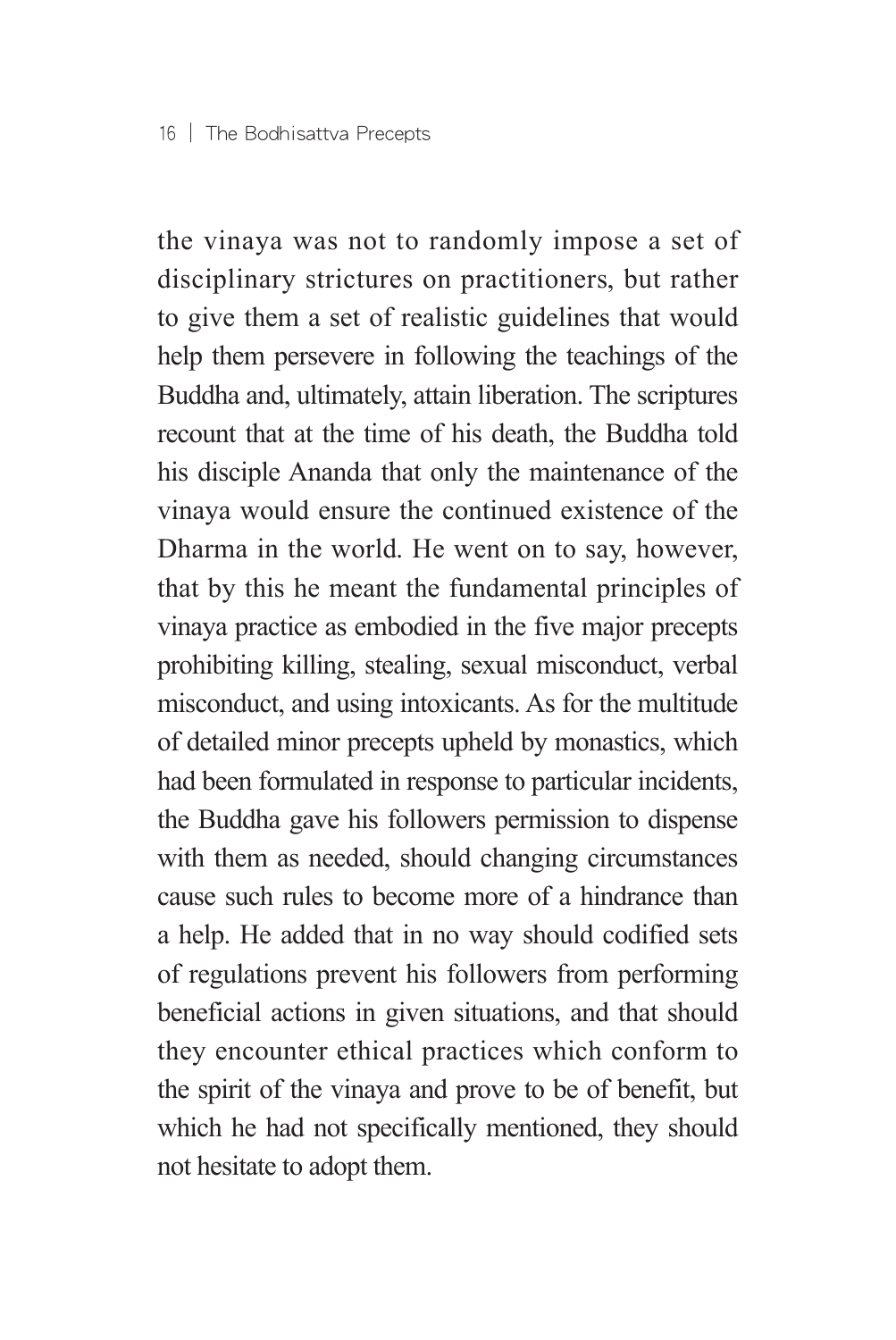It was the Buddha's intention that as his followers carried the Dharma to foreign lands, continuing to follow his path in different cultures and in different ages, they should be flexible and adopt the customs and mores of each particular time and place, provided that in doing so they did not violate the fundamental principles of the vinaya. Unfortunately, overcome by emotion at the time of the Buddha's passing, Ananda forgot to ask him which particular minor precepts the Buddha considered dispensable. This omission made the more conservative members of the Sangha uneasy, and at the first conference held by the Buddha's disciples after the Buddha's parinirvana, it was decided that rather than compromise the Buddhadharma by mistakenly abandoning the wrong items, all the precepts would be codified and strictly maintained from then on. For this reason, most of the various, intricate monastic rules throughout the Buddhist world have been more the result of different interpretation than of innovation.

Nonetheless, over the history of Buddhism's development, numerous codes of discipline derived from the original vinaya handed down by the Buddha have been developed to address changing historical, social, and cultural conditions. There are codes for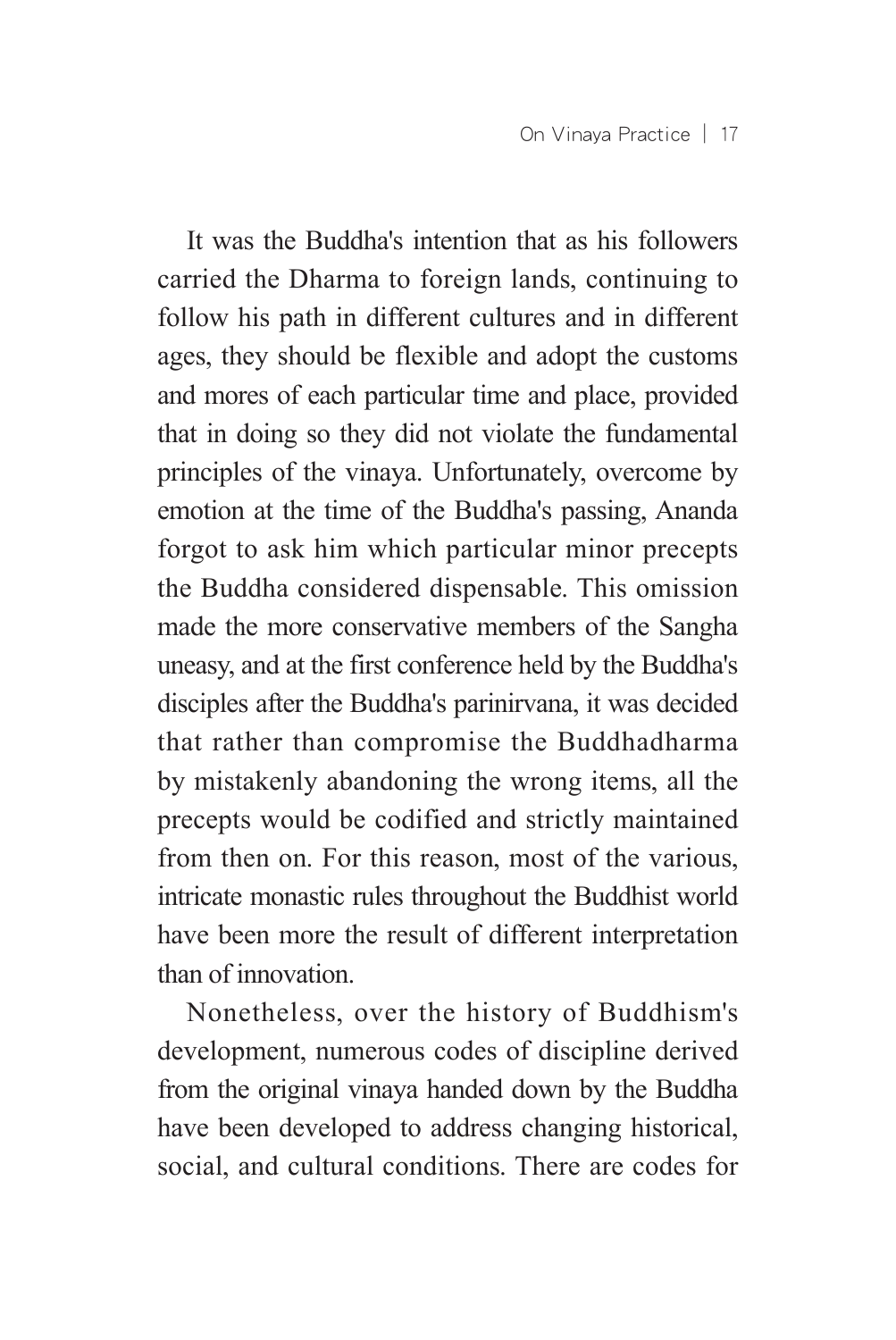lay practitioners, codes for the different categories of Buddhist monastics, and codes formulated to apply to both. Some of these codes are general and simple, such as taking refuge in the Three Jewels and practicing the five precepts, while others are very detailed and complex, such as the codes for monks and nuns, which contain hundreds of scrupulously differentiated items. Yet all of these codes of conduct serve the same purpose: to safeguard the continued existence of Buddhadharma in the world and to enable practitioners to attain enlightenment.

The basic purpose of all vinaya codes is to provide Buddhists with a standard of ethical living conducive to, and functionally related to, the cultivation of compassion and wisdom and the ultimate liberation of sentient beings from suffering. These systems of precepts were not formulated to enable us to increase our "spiritual powers," still less to provide us with a moral standard by which to measure and judge other people's conduct. Nor were they developed merely to provide us with another topic for study and idle, selfimportant conversation. While it is important to study and discuss the precepts, doing so without putting them into practice is like talking about food without eating it or counting other people's money-it will not benefit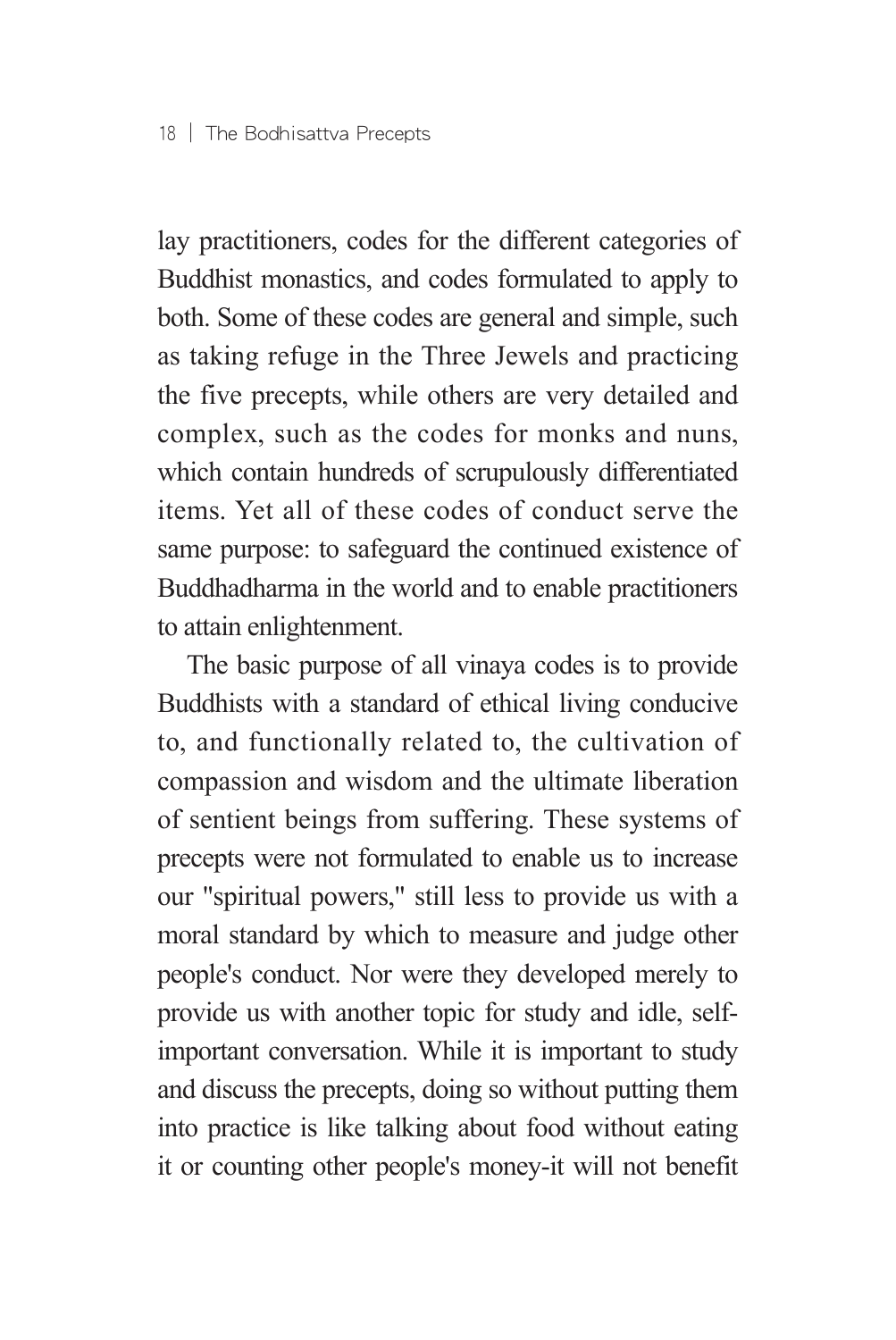us at all. In a very real sense, the purpose of the vinaya for an individual is to actualize the Buddha's teachings in daily life through proper conduct. Hence in the scriptures we often see the vinaya referred to as the "correct Dharma vinaya," which underlines the integral role these codes of conduct play in actualizing the Dharma taught by Shakyamuni Buddha.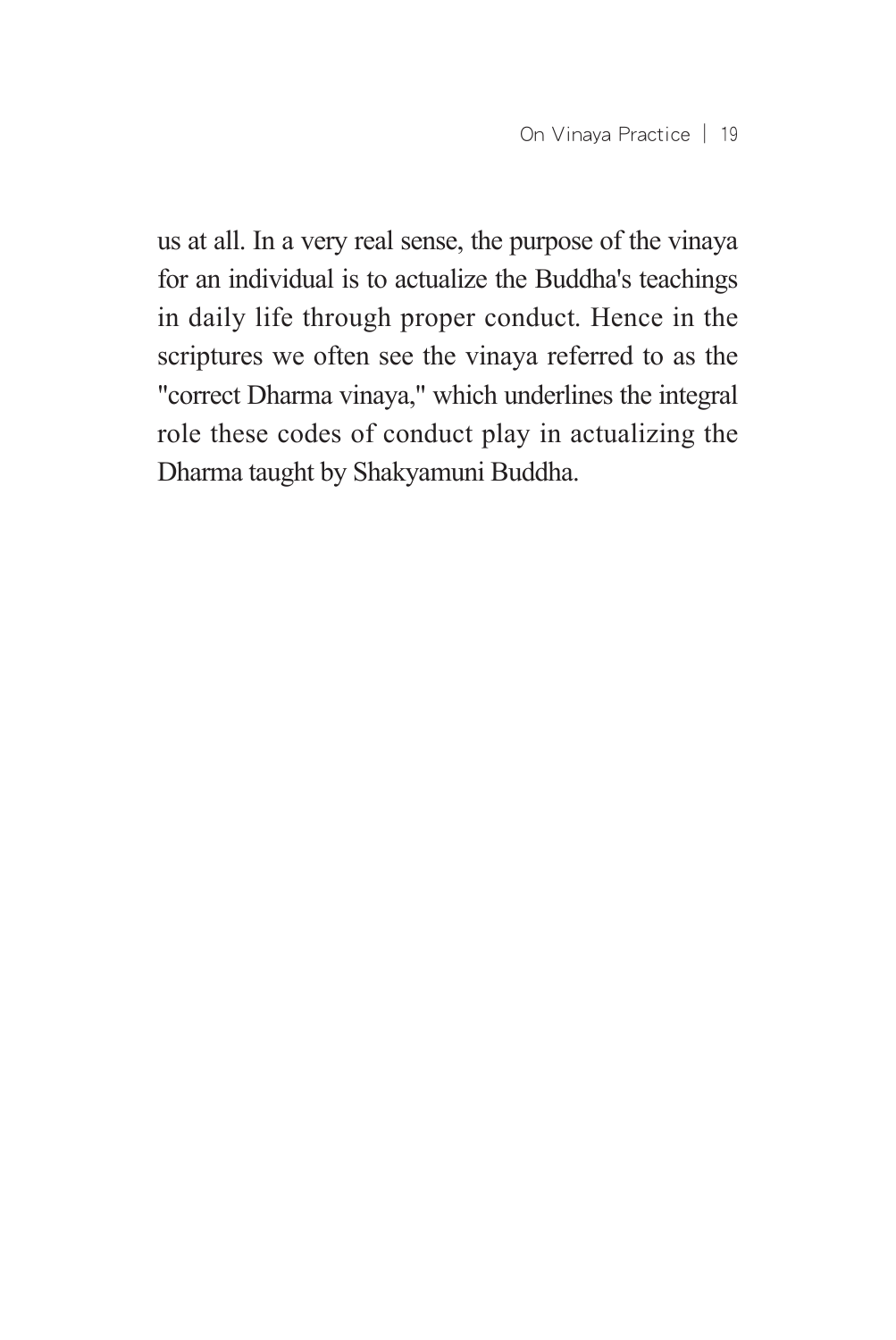#### *The Five Precepts*

The devotional aspect of vinaya practice lies in taking refuge in and relying on the Three Jewels, namely the Buddha, the Dharma, and the Sangha. On the other hand, the practical aspect of vinaya practice, where it ceases to be merely personal but begins to shape one's interaction with others, is the keeping of the five precepts: no killing, no stealing, no sexual misconduct, no verbal misconduct, and no using intoxicants. The five precepts are the simplest codification of precepts in Buddhism, yet they are the foundation upon which all the other systems of Buddhist precepts and vows rest. No matter which set of precepts we consider, including the exhaustively detailed monastic code, not one of them falls outside the scope of the five precepts. Not one of the various codes of conduct that have evolved over Buddhism's long history omits the five precepts. It is no exaggeration to say that the five precepts are the most important precepts in Buddhism.

At first sight, some might assume that the five precepts are easy to keep because they appear to be so simple. One might be tempted to assume that they merely comprise a sort of universal code of acceptable,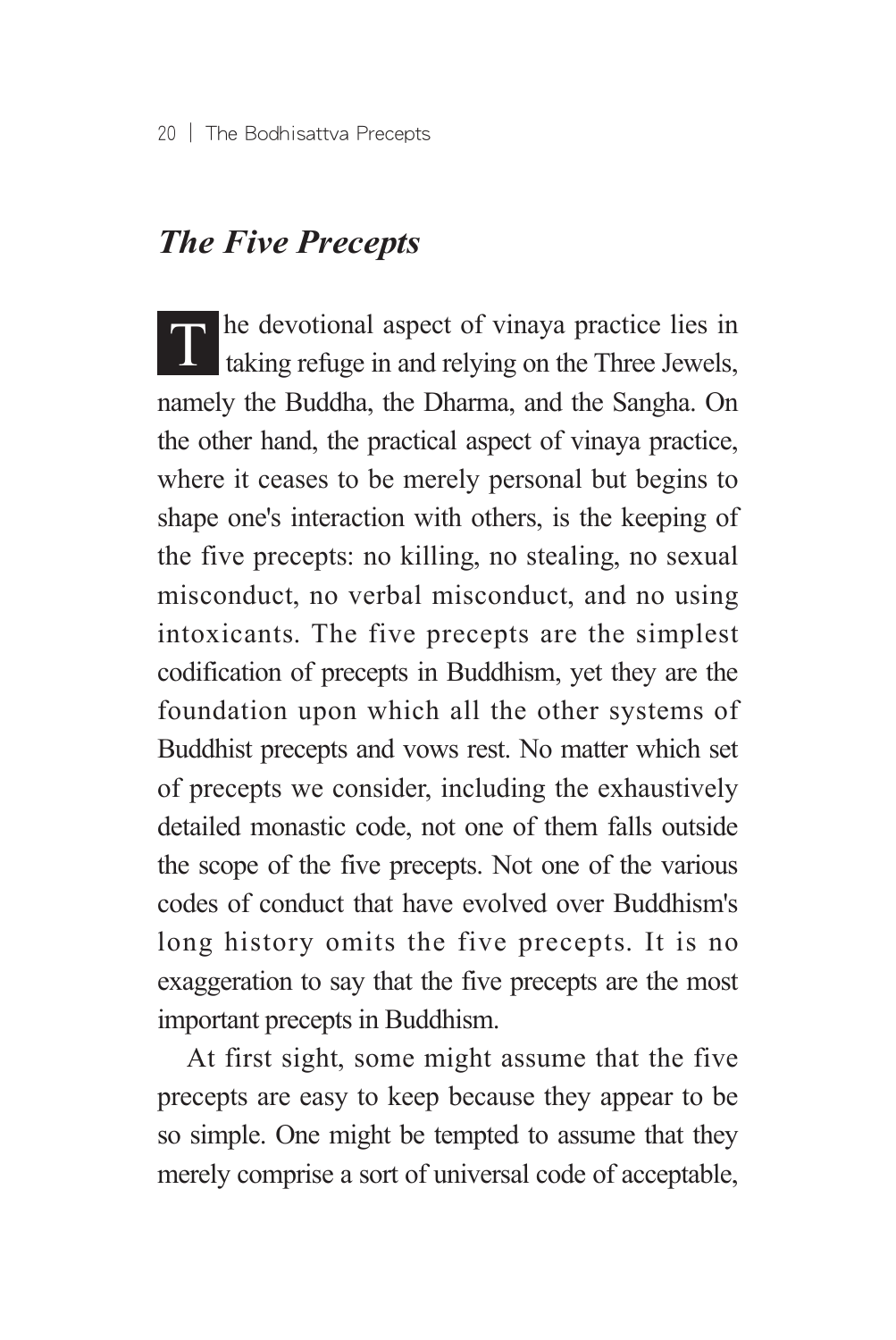civilized behavior. Such an assumption is, however, quite superficial. After committing ourselves to keeping and integrating the five precepts into our lives, we soon come to realize that they are not as easily kept as we might have thought. By living with the precepts and by engaging in continued analysis and scrupulous study of both the precepts and ourselves, we will begin to penetrate them more deeply, and realize that they are in fact extremely subtle. It is through applying ourselves as best we can to the practice of the precepts that we come to understand their significance, and the profound influence they exert on us and on our relationships with others.

As we noted before, all of the different systems of precepts branch out from this fundamental code, so if a practitioner cannot seriously commit to the practice of the five precepts, it will be extremely difficult for him or her to practice any of the other, more detailed, systems. Conversely, a practitioner who can observe the five precepts in the smallest detail would be said to be very close to attaining a pure buddha land. For this reason, all practitioners who wish to take the bodhisattva precepts should pay special attention to the observance of the five precepts. We should not be casual about keeping the precepts and integrating them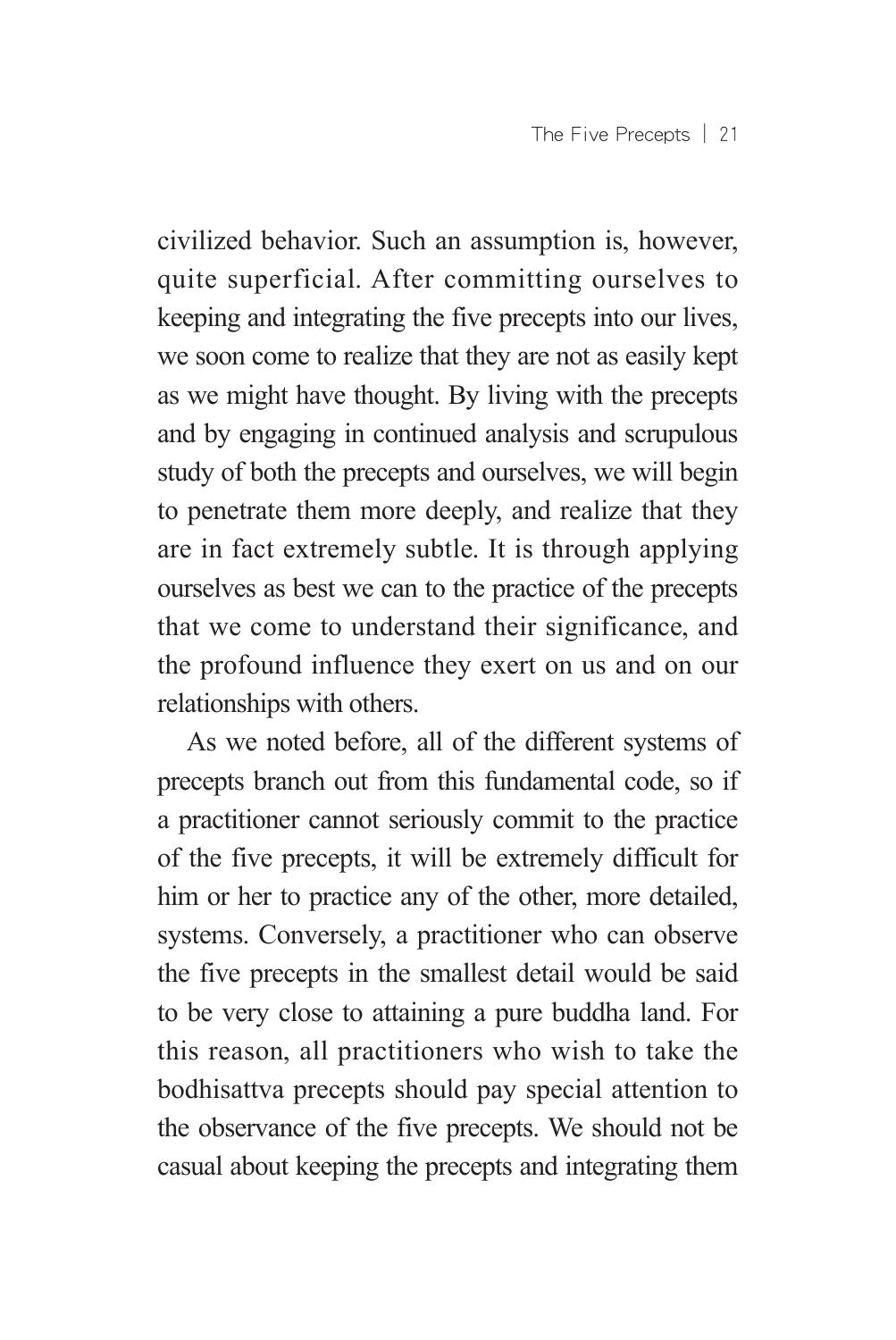into our daily lives in the mistaken belief that they are simple and obvious. If we approach this practice haphazardly, we deprive ourselves of the opportunity to appreciate the many subtleties in the meaning and function of the five precepts, and may never truly experience the dignity and profound insight that keeping these precepts affords.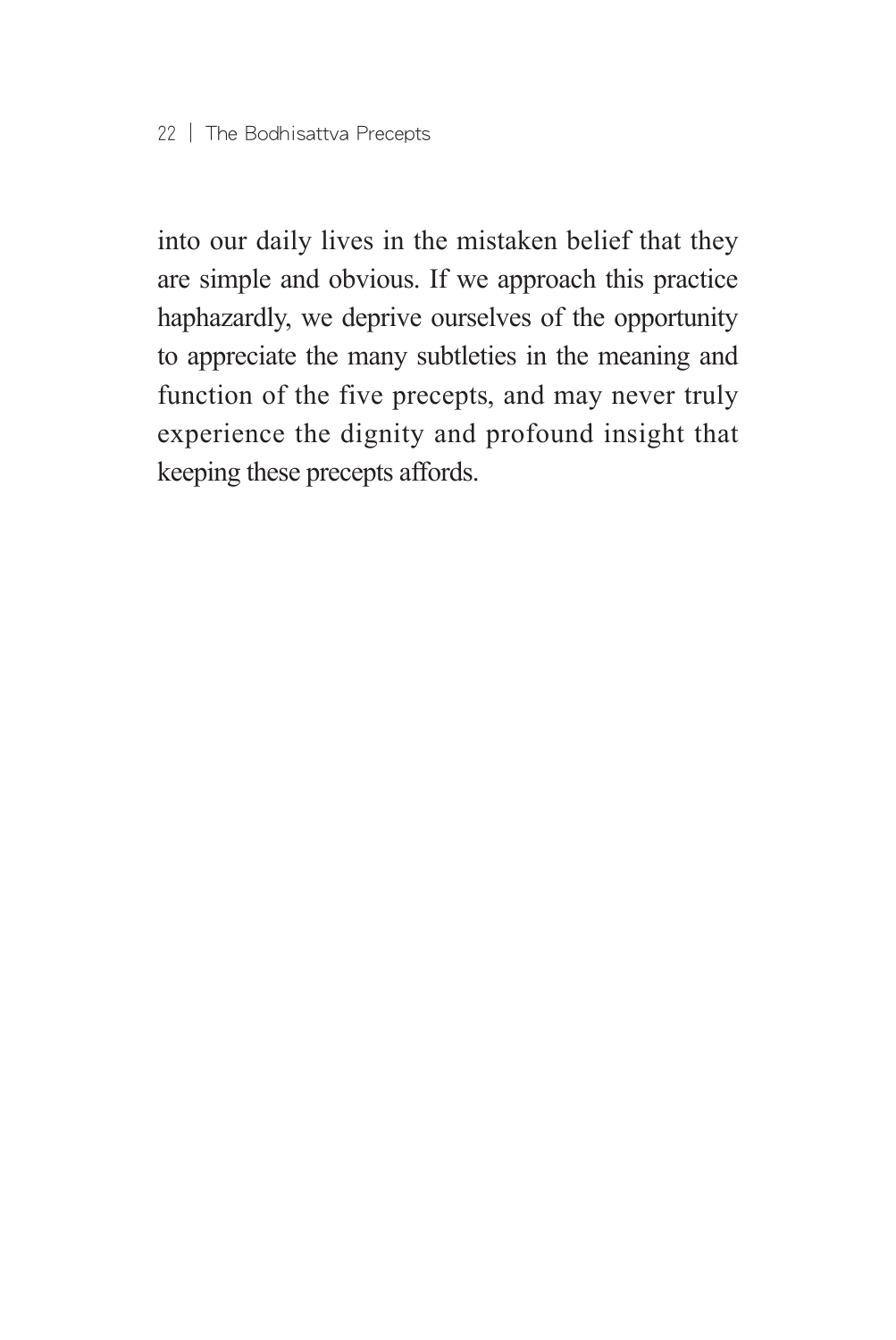# *The Ten Good Deeds*

**B** uilding upon the foundation of keeping the five precepts, we can broaden and deepen our practice of vinaya by going further to perform the ten good deeds: renouncing killing, stealing, sexual misconduct, lying, divisive speech, harsh language, frivolous talk, craving, aversion, and deviant views. At first sight these ten good deeds seem to overlap with the five precepts, yet a closer look will quickly reveal that they actually expand the range and depth of the five precepts.

The ten good deeds are divided into three categories of practice, commonly known as the purification of the three kinds of actions: physical, verbal, and mental. The first of these three practices, the purification of physical actions, consists in observing the vows to renounce killing, stealing, and sexual misconduct. The second, the purification of verbal actions, requires vigilant attention to what one says and how and why one says it in order to keep the vows to renounce lying, divisive speech, harsh language, and frivolous talk. The third category of practice, the purification of mental actions, lies in observing and guarding one's mind in order to prevent craving, aversion, and deviant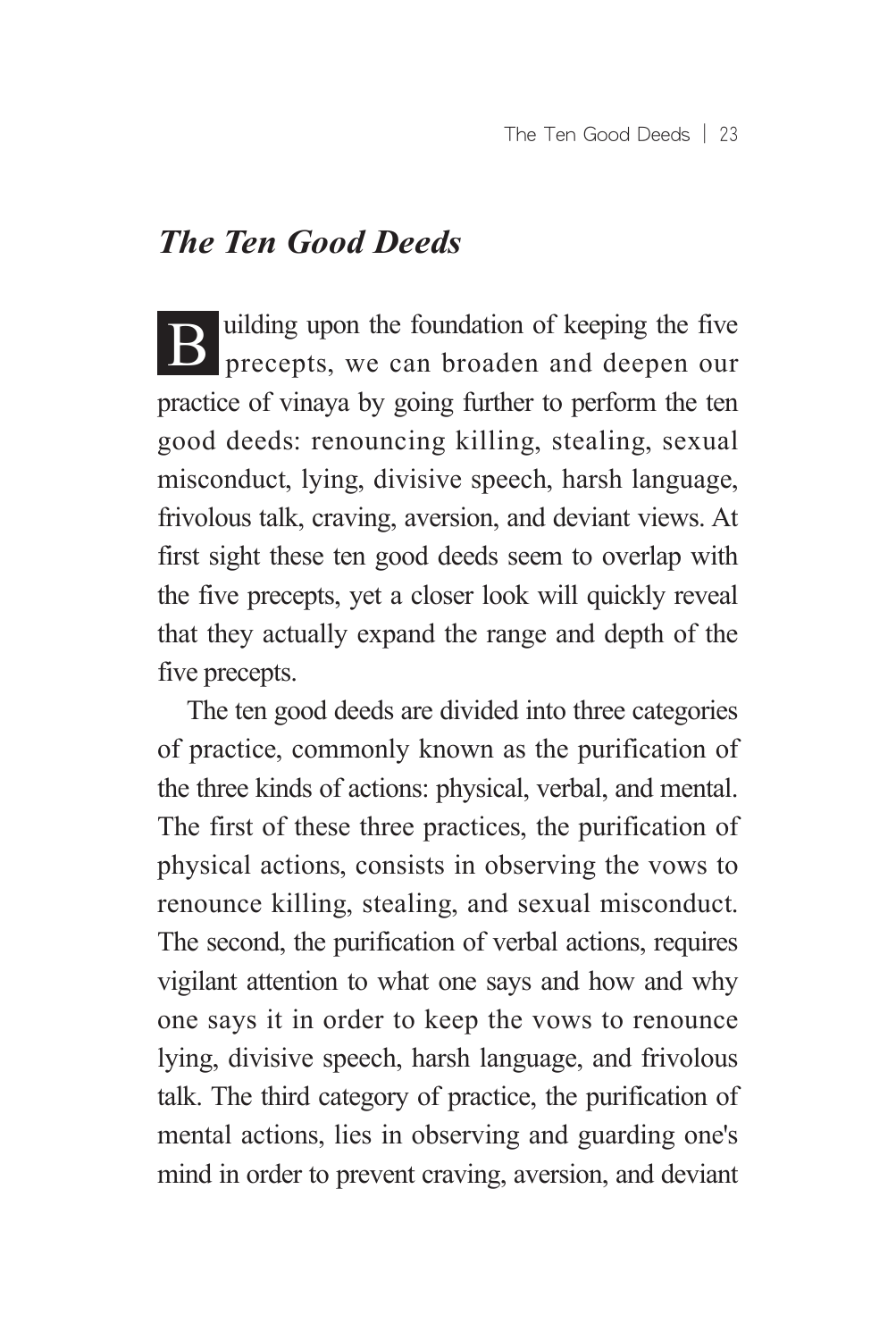views (such as the belief that sentient beings exist as self-sufficient, lasting entities that exist in competitive competition with a separate "I").

This last category of practice, as it specifically deals with the functions of the mind, obviously extends the scope of the five precepts. It certainly is not easy to carry out, but by taking refuge in the Three Jewels regularly, by cultivating mindfulness, and by learning to steer our thoughts away from craving, aversion, or deviant views, we will gain ground. What we engage in through this practice is in fact the gradual dissolution of what in Buddhism is called the three poisons, namely craving, aversion, and ignorance, which are the root of all vexations. Through our faith in the Three Jewels and through our practice of the five precepts and ten good deeds, we can progressively purify our minds-a process in itself of inestimable help to all sentient beings.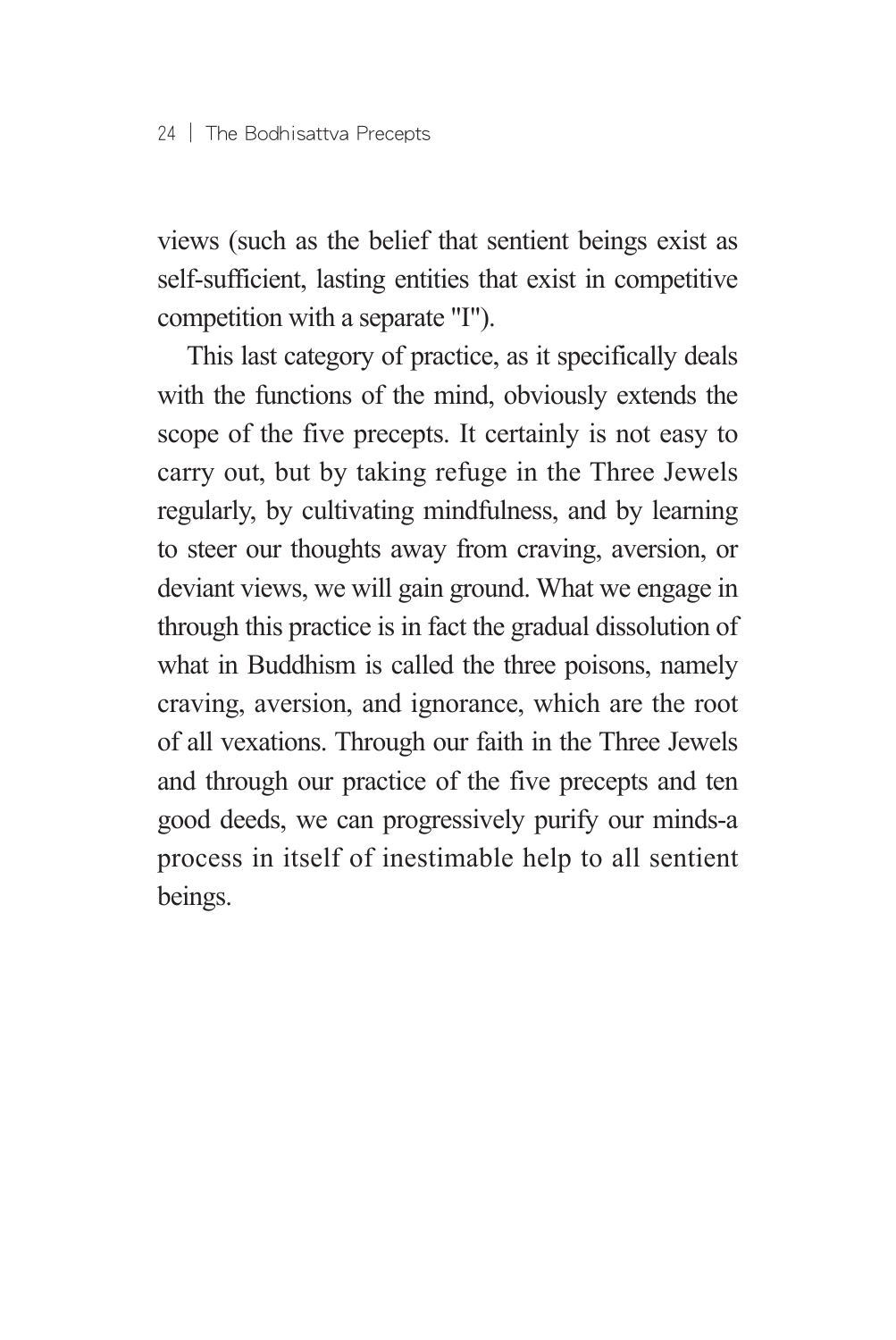### *The Three Sets of Pure Precepts*

The precepts that have been discussed above are common to both the Theravada, the vehicle of individual liberation, and to all schools of the Mahayana, in which emphasis is placed on a bodhisattva practitioner's striving for the benefit of all sentient beings. The essential purpose of the transmission of the bodhisattva precepts is to arouse in people's minds an altruistic spirit of service to others and a firm dedication to the pursuit of enlightenment. Such spirit is called the bodhi-mind. Bodhi is a Sanskrit word derived from the same root as Buddha, and it can be translated to mean "awakening," "enlightenment" or "wisdom." The foundation of the bodhi-mind is embodied in the four great vows we take: to deliver innumerable sentient beings, to cut off endless vexations, to master limitless approaches to the Dharma, and to attain supreme Buddhahood.

To help us actualize these four vows, we need to vow further to observe certain principles and guidelines that may help us conduct ourselves in an ethical and humane manner and purify our minds of the three poisons of craving, aversion, and ignorance. For this purpose, here we transmit what are known as the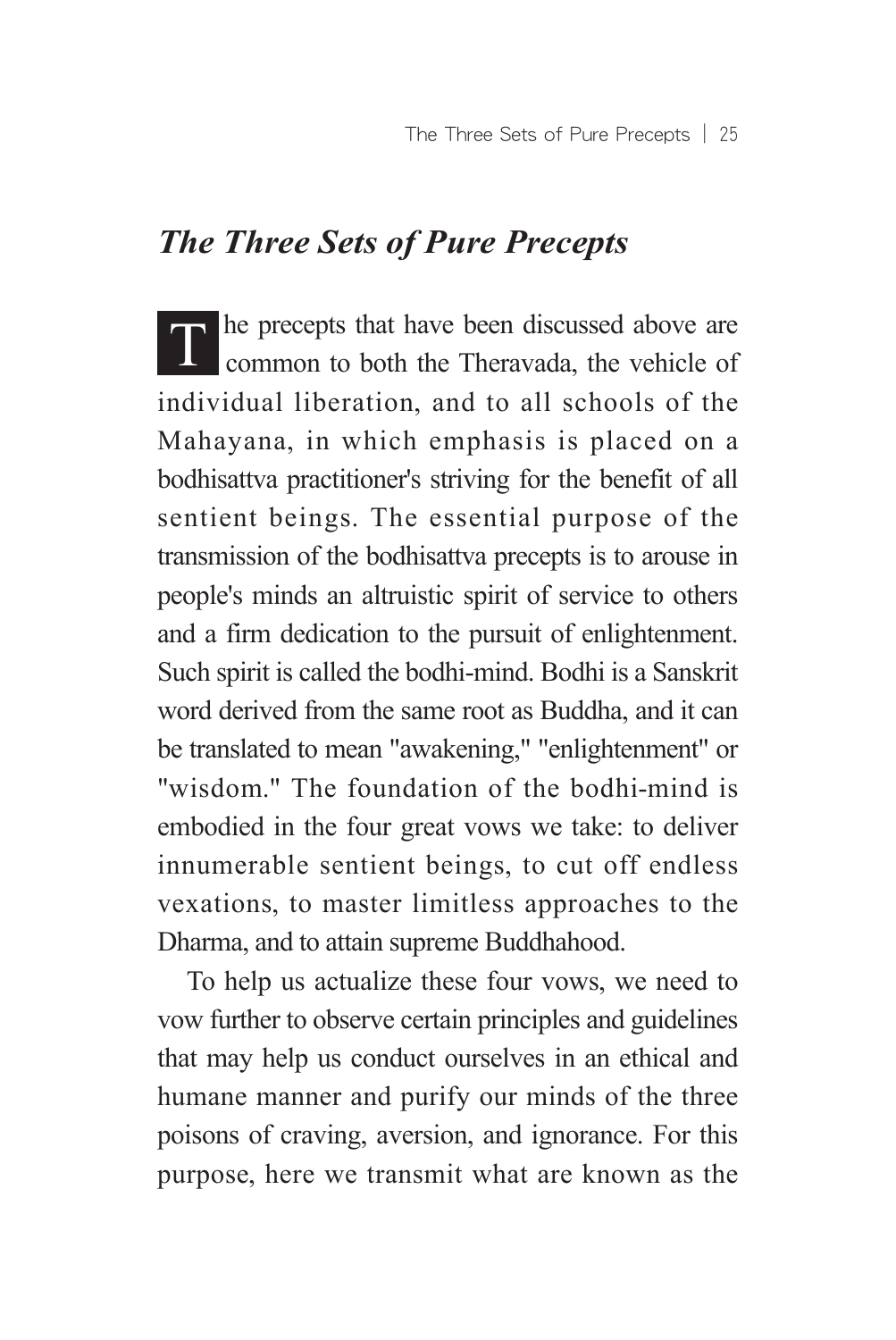three sets of pure precepts, which contain the essential principles of all the different systems of bodhisattva precepts codified over the course of Mahayana Buddhism's long, rich history. Functionally, these three sets of pure precepts lead a practitioner to (1) renounce evil deeds by keeping the precepts, (2) accumulate merit by performing beneficial deeds, and (3) work for the salvation of all sentient beings. The vows to keep these precepts embody the spirit of all Mahayana Buddhist practices: to stop evil, to do good, and to deliver all sentient beings. In a very real sense these vows can be seen as the ultimate expression of the aspirations of all Buddhists in all eras.

In following the first in the three sets of pure precepts, which is to keep all pure precepts, we can begin by applying ourselves with vigor to practicing the five precepts and ten good deeds in our daily lives in order to purify our minds and avoid causing harm to ourselves and others. From the viewpoint of the bodhisattva practice, observing the ten good deeds involves more than just passively refraining from the ten evil deeds: one should also actively practice and cultivate the ten corresponding beneficences. Therefore, in this light, the precept against killing can be seen as an injunction to regard sentient beings with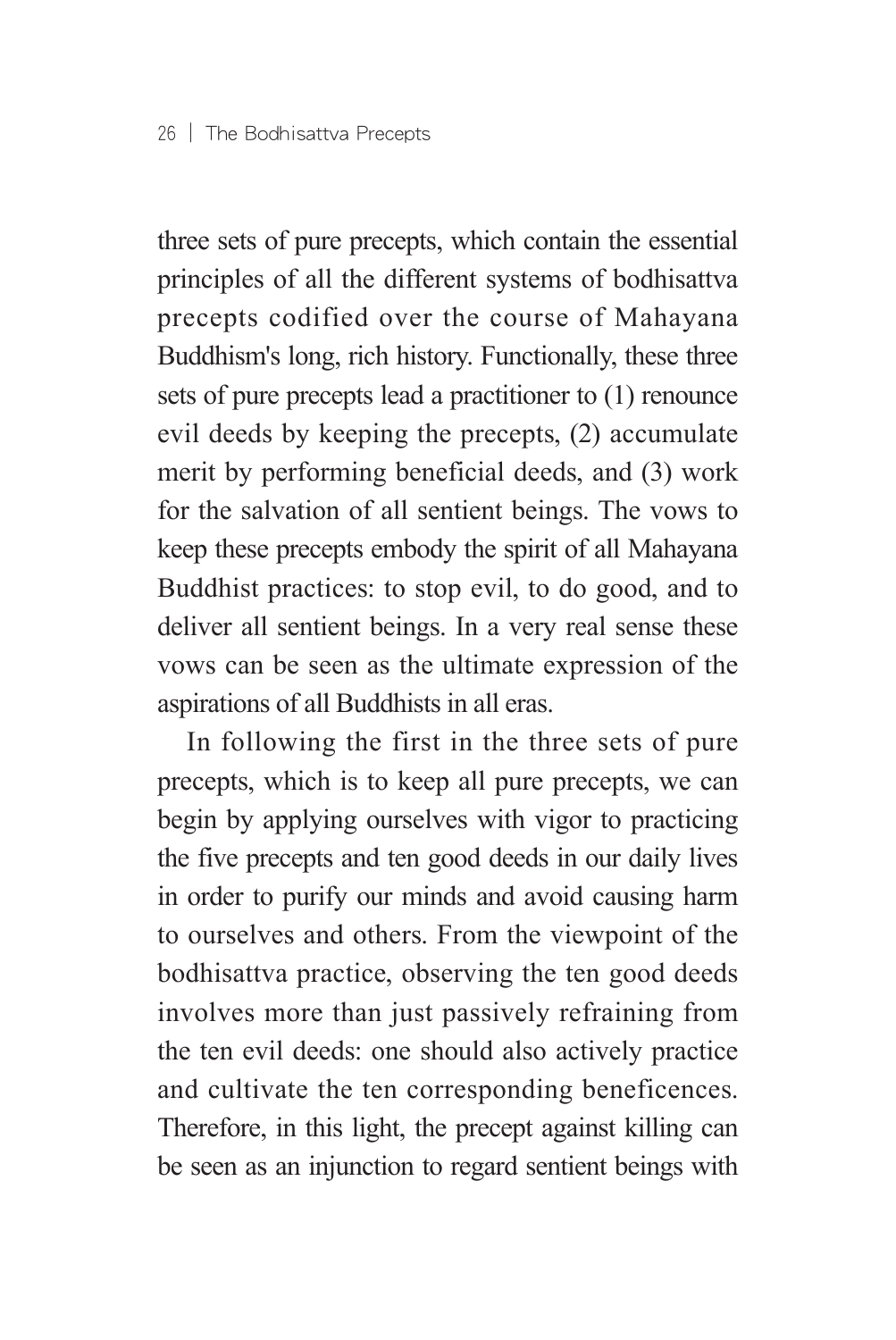compassion and thus to nurture, comfort and protect them; the vow to renounce stealing, by the same token, becomes a commitment to practicing generosity and selflessness. Thus the practice of the Buddhist preceptsconsidered by many to be passive and negative-is in truth active, dynamic, and positively involved with the world.

This attitude of positive involvement is precisely what lies at the core of the second set of pure preceptsto practice all good deeds. Regarding this particular set, we might do well to consider the idea of 'merit' as it applies to the bodhisattva practice. Many of us know that the performance of virtuous deeds generates merit, and that in many Buddhist ceremonies we transfer such merit to others or to all sentient beings. Some people associate this idea exclusively with securing a good rebirth for themselves as the result of accrued merit recorded in some celestial ledger. However, the Buddhist concept of merit has nothing to do with this whatsoever.

It is said that by receiving the bodhisattva precepts, one generates "a vast amount of merit." This can be understood as follows. When you take the precepts, a seed is planted deep in your consciousness. Because this seed has been planted for the benefit of all sentient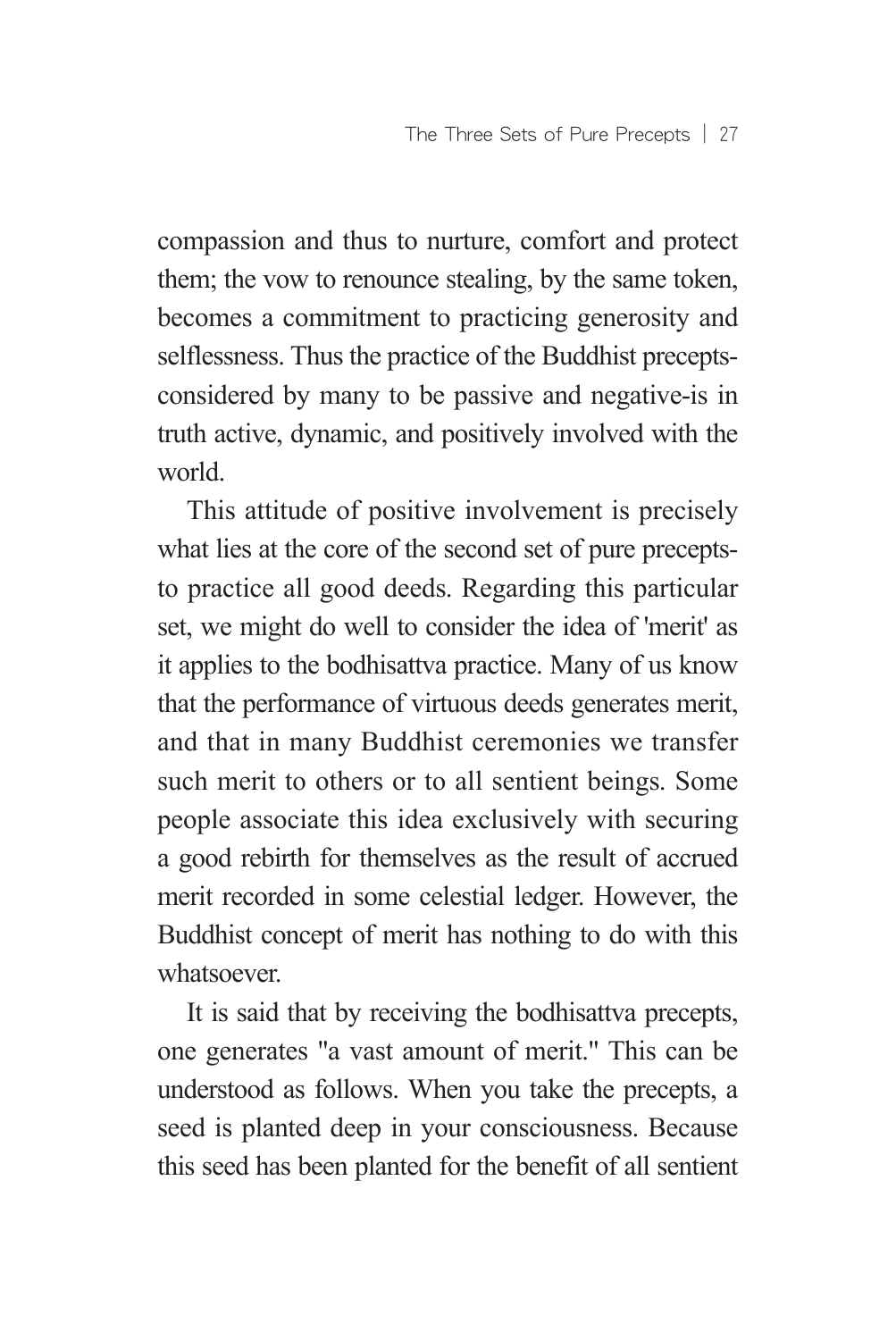beings, the natural consequence of its maturation, as you nurture it by keeping the precepts, is a growth in your compassion and a weakening in your propensity to do harm. With sustained practice, there naturally arises in you a tendency toward wholesome actions. As you increasingly go through life acting on the basis of compassion, you will come to experience a sense of security and stability.

Why is this? Because, quite simply, you are no longer living your life in an obsessively self-concerned, self-centered way, always worrying about your own well-being and feeling constantly threatened and insecure. As your life is dedicated to others, you become less and less concerned with your personal benefit, gain or loss; consequently, you no longer live in fear and cease to be agitated or plagued by vexations, which are all caused by self-attachment. You achieve stability of mind.

The stability and security you so experience then creates, in turn, an atmosphere of stability and security around your person that is palpable to other sentient beings. They feel safe around you, and because you, out of genuine compassion, never intend to harm them but only try to be of help, they also feel a sort of joy in your presence. Thus in an immediate and very concrete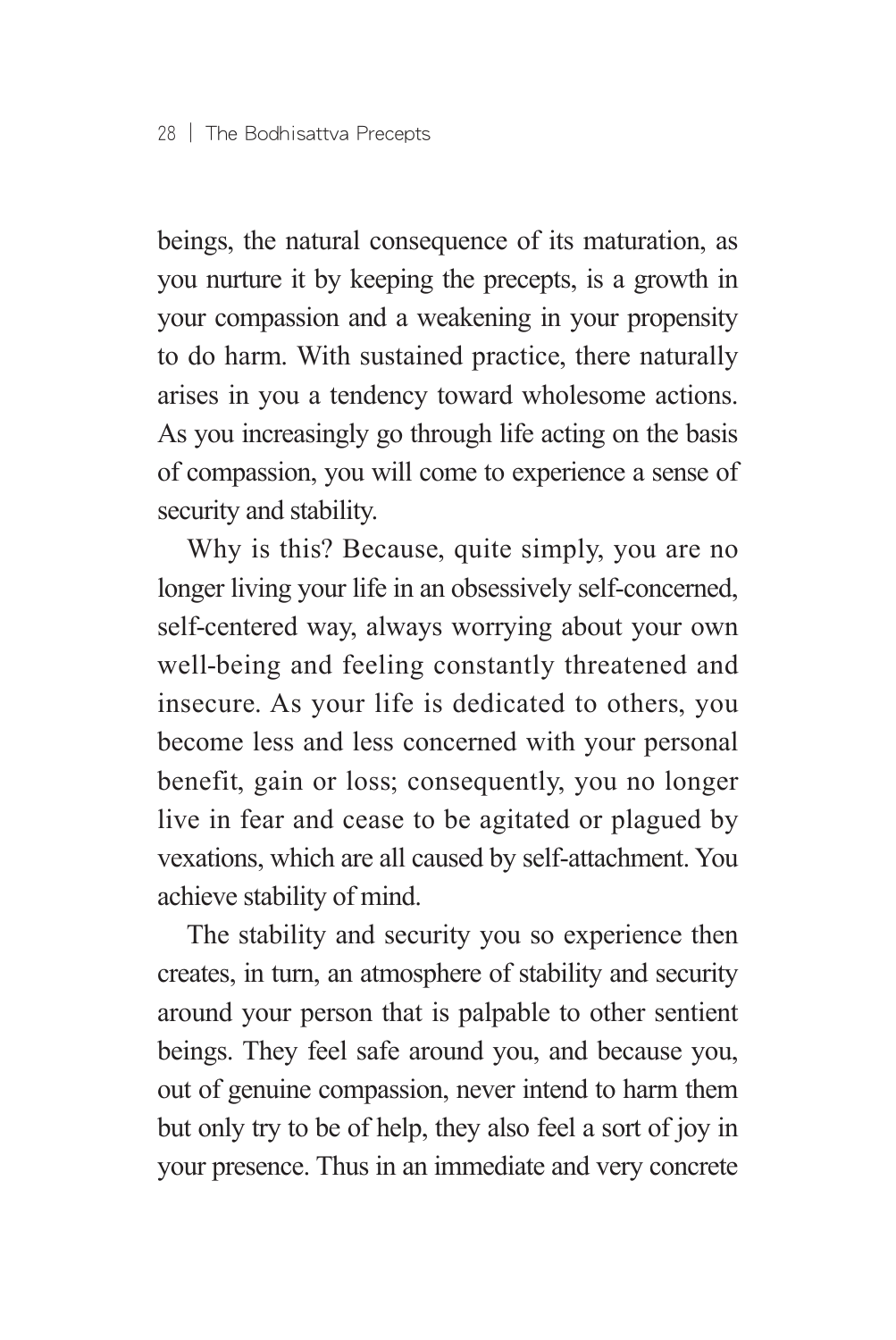way, you, after receiving the bodhisattva precepts, are benefiting sentient beings, a deed that generates "a vast amount of merit." And it is in this way that we undertake the practice of the third set of pure preceptsto deliver all sentient beings. The observance of this precept actualizes our intention as put forth in the four great vows, and sets us decisively on the bodhisattva path.

All systems of bodhisattva precepts fall within the range of the three sets of pure precepts, which can be seen as a distillation of all the various aspects of the bodhisattva practice. Using the three sets of pure precepts as a working principle gives practitioners tremendous flexibility in their practice, allowing them to choose to observe either a simpler, more generalized code or one that is detailed, complex, and rigorous, depending on their temperament and abilities. The three sets of pure precepts can be practiced either generally or in detail since their meaning and applicability can be either broad or specific. As they, like all the other systems of precepts, are based on the older precepts of the vehicle for individual liberation, the Theravadan codes of conduct can also be included under this rubric. However, the emphasis on a practitioner's dedication to cultivating all virtuous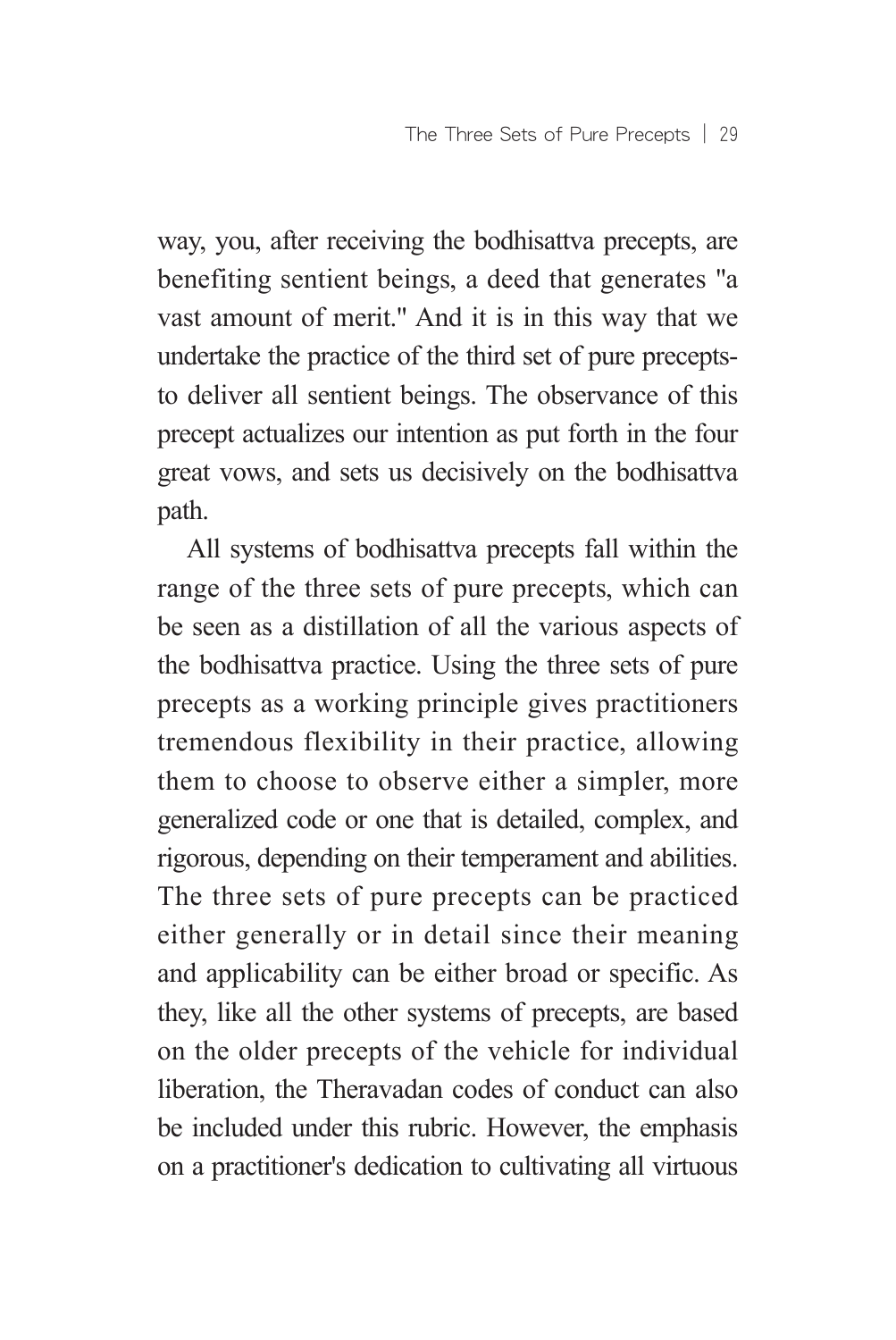practices to deliver all sentient beings highlights the unique spirit of the bodhisattva precepts, distinguishing them from the older precepts of the Theravada tradition.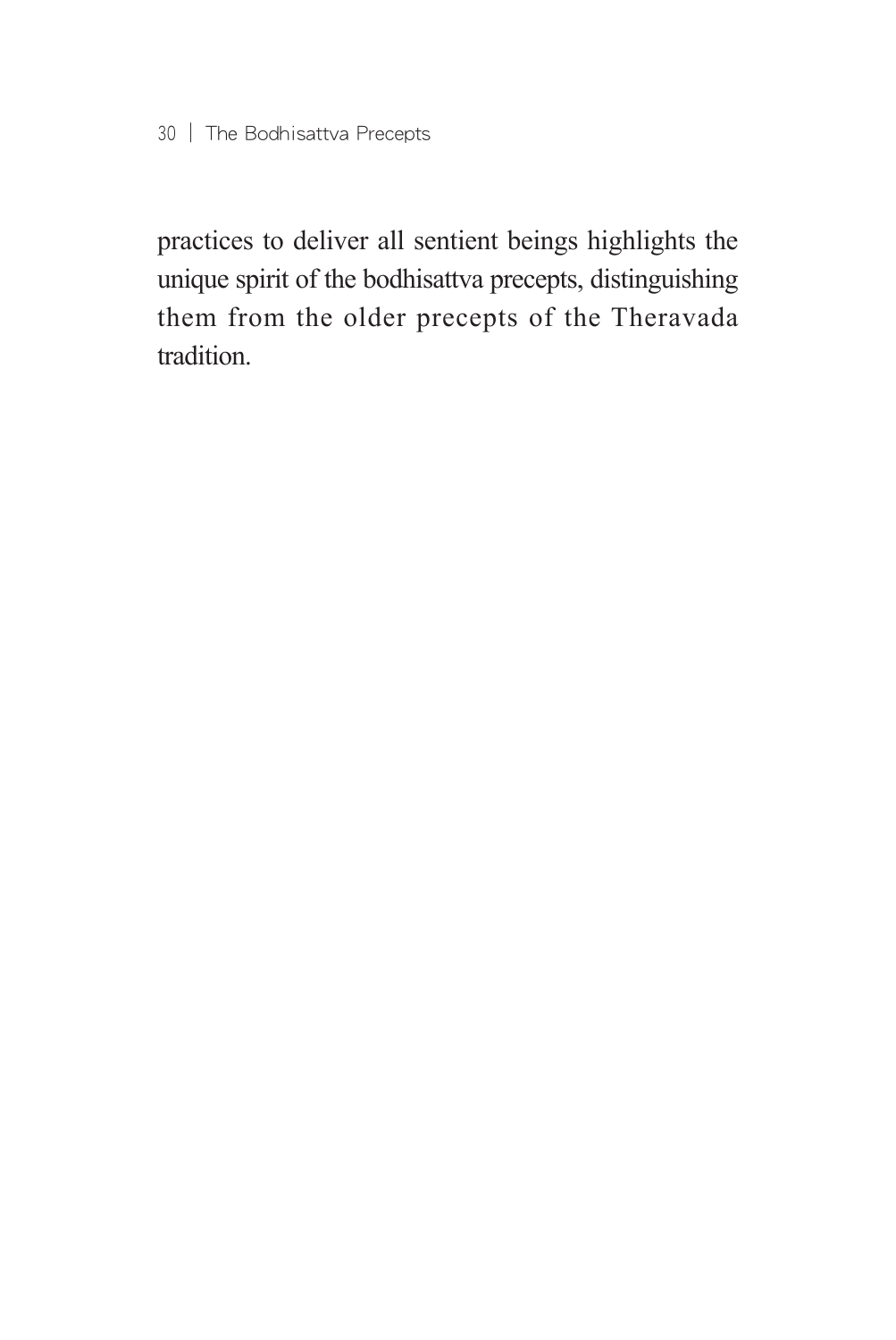# *On Violation of the Precepts*

T he three sets of pure precepts and the four great vows, once received by a practitioner, are maintained across however many lifetimes it may take for the recipient to attain complete enlightenment. Once the seed of compassion and wisdom, also known as the 'essence of precepts', has been sown in the mind of a practitioner through the transmission of the bodhisattva precepts, it will remain in the recipient's 'storehouse consciousness' and can only be cast off through the recipient's express declaration of his or her intention to abandon the bodhi-mind. A recipient of the bodhisattva precepts cannot lose or negate the essence of precepts simply by breaking one of them.

This does not mean, however, that a recipient of the bodhisattva precepts is somehow exempt from the law of karma, or that taking the precepts somehow "magically" protects one from the karmic consequences of one's actions. Actually, part of the bodhisattva practice consists exactly in becoming more sensitive to the law of karmic causality and in taking responsibility for one's actions. Violations of the precepts and lapses of discipline, manifested in unwholesome or self-centered actions or thoughts, will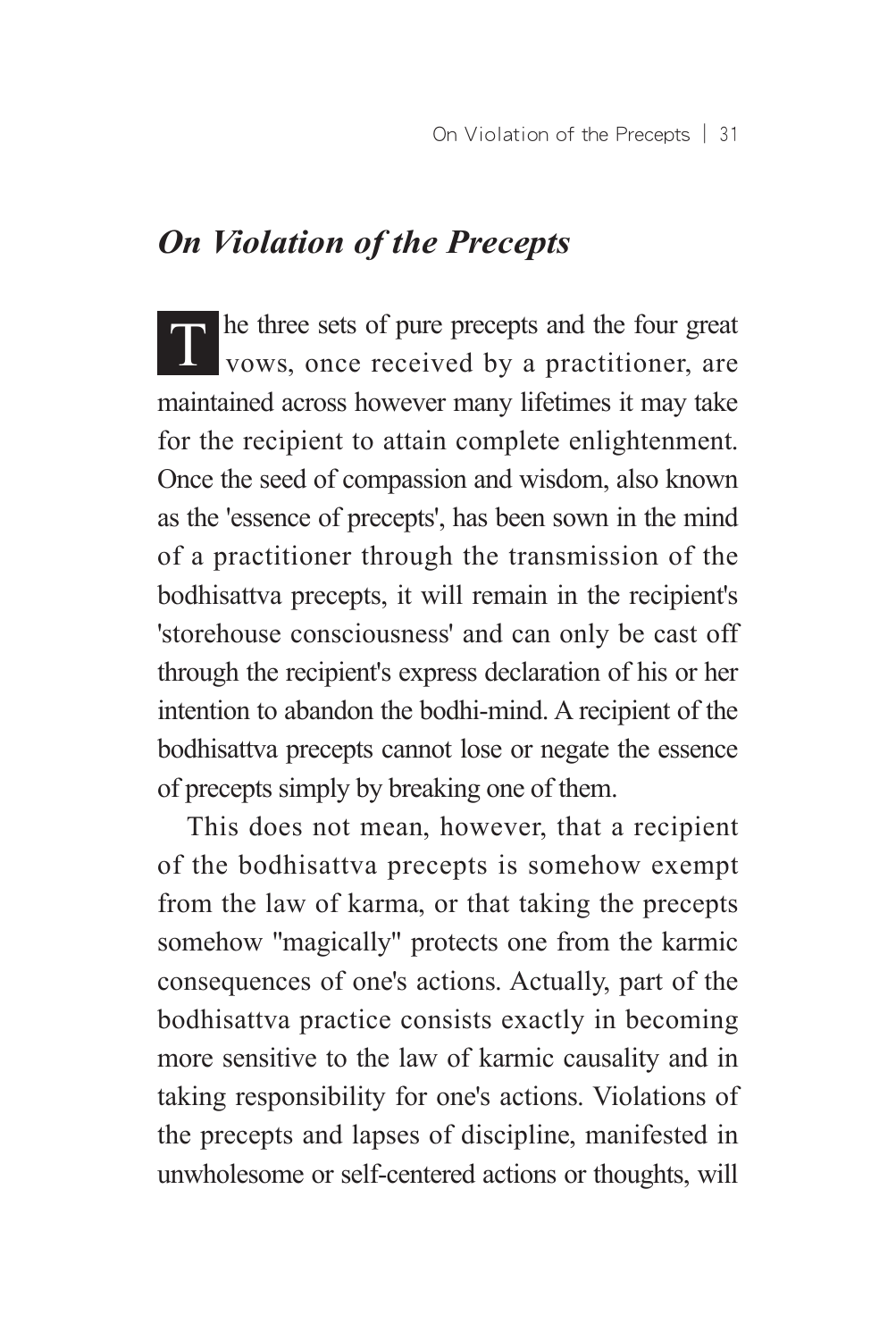certainly cast shadows over the essence of precepts in a recipient's consciousness. If a recipient breaks the precepts habitually, this essence of precepts will indeed become clouded and may even seem to disappear. Yet the essence of the bodhisattva precepts, though obscured, remains. When causes and conditions permit, the violator's compassionate intention to strive for the liberation of all sentient beings will again become fervent, and the essence of precepts' power to prevent wrongdoing, hitherto dormant, can be reactivated through sincere repentance and the formal retaking of the precepts. Again, this does not mean that since the essence of the bodhisattva precepts cannot be lost through misconduct, we should feel free to break the precepts at will. On the contrary, to counter our inclination to forget the vows we make, we should redouble our diligence and take every available opportunity to study and practice the precepts.

While we should not treat the bodhisattva precepts lightly, breaking them at whim, neither should we hesitate to take them out of fear that we may break them. Nor should we, after taking the precepts, live in anxiety and worry over the possibility that we might inadvertently break them and have to suffer some sort of terrible retribution. In fact, once we receive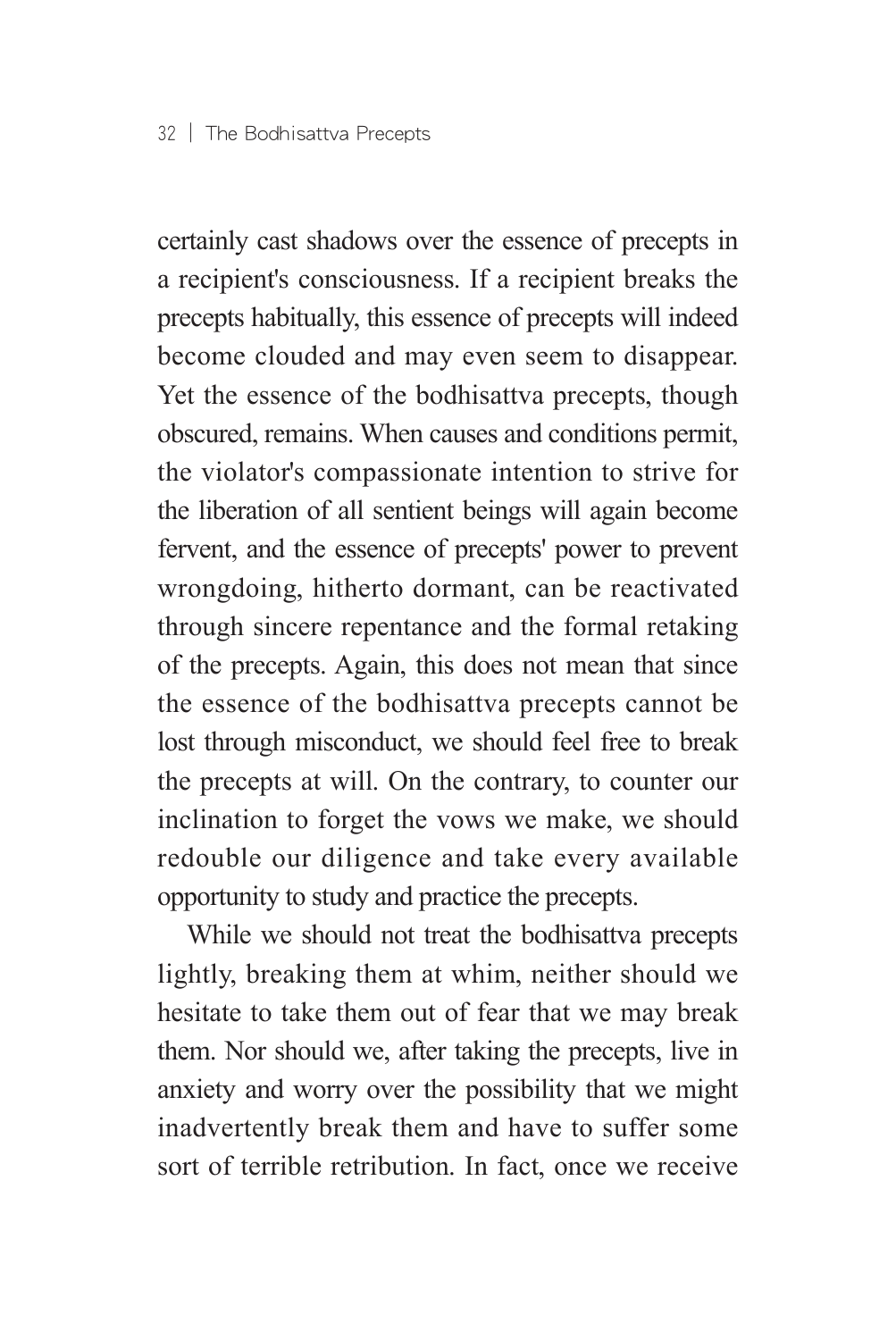the bodhisattva precepts, we will naturally meet with various favorable conditions that will help us to keep them.

Perhaps the best attitude to adopt toward violation of the precepts is to understand that ordinary bodhisattva practitioners, meaning all of us, are "infant bodhisattvas." When babies first learn how to walk, they invariably fall down over and over again. However, it is only in this way-by taking a few steps, falling down, getting back up again, and taking a few more steps-that babies do finally learn to walk. Thus we, as newborns on the bodhisattva path, should not be disheartened by the repeated falls, or failures, along the road. Rather, we should know that as our legs become stronger and we learn what to do with them, we will fall down less and eventually learn not only to walk, but to run, skip, and jump! So our attitude toward keeping the bodhisattva precepts should not be one of fear and guilt, but rather one of open-mindedness, selfacceptance, hope, and joy.

As there are many subtle and complex aspects to the practice of the precepts and many levels of understanding, from crude to refined, it is almost inevitable that we will stumble in treading the bodhisattva path. It is said that the period between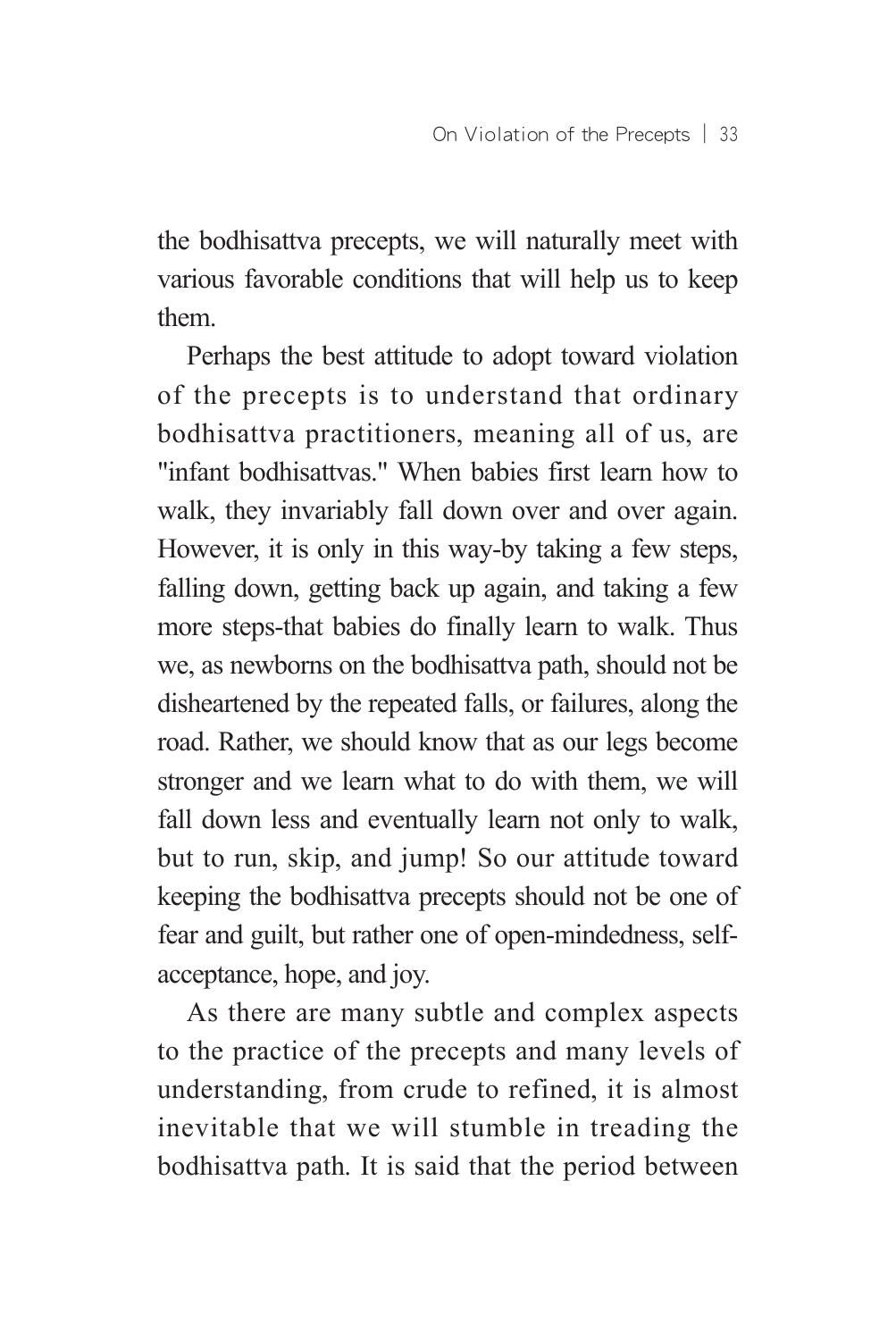a practitioner's initial aspiration to Buddhahood and their attainment of complete enlightenment is three asamkhya kalpas. An asamkhya kalpa is an incalculably long period of cosmic time, the sort of time used to measure the life span of universes. We should know that there are numerous stages along this path, and that it takes a long time to purify the mind of the various poisons and defilements that are the actual cause of any violation of the precepts. Over such a long period of time, it is only natural that infant bodhisattva practitioners will break the precepts repeatedly.

Still, it is better to break the precepts than not to have any precepts to break. With our initial vows to keep the precepts in mind, we can repent and renew our vows over and over again as many times as necessary. There is, in fact, an intimate relationship between repentance and the observance of the bodhisattva precepts: by virtue of repeated repentance, we become increasingly aware of the depth of our delusion and grow in our commitment to the cultivation of compassion. By continuing to practice with increased mindfulness and diligence, we can gradually purify the deluded mind and strengthen our resolve and ability to help all sentient beings attain Buddhahood.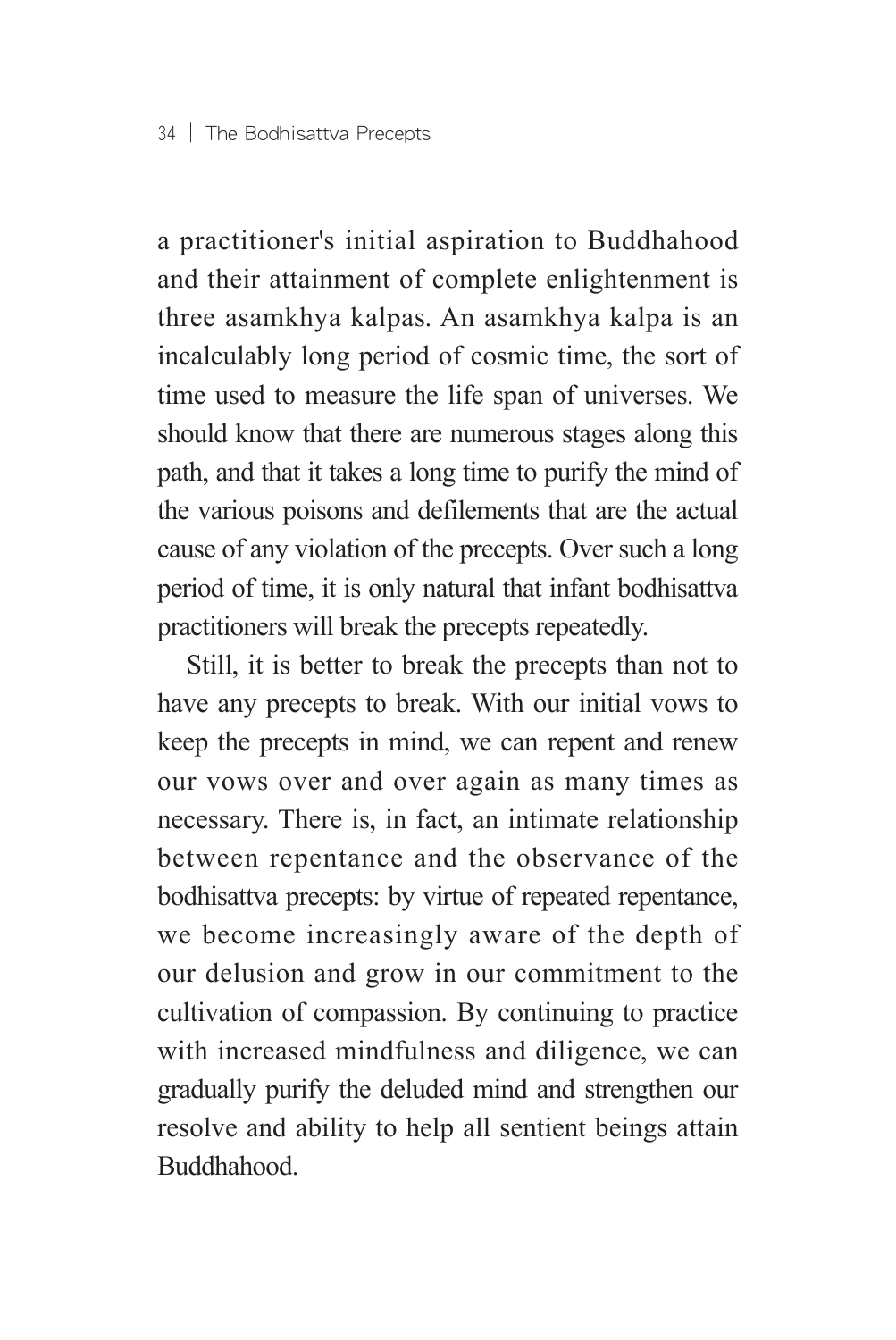### *The Four Immeasurable Minds*

 $\Gamma$  he fundamental and distinctive mind-set of a bodhisattva, which enables all bodhisattva practices, can be characterized as the four immeasurable minds: kindness, compassion, joy, and impartiality. Here, kindness means helping others attain genuine, lasting happiness by leading them to enlightenment. Compassion means working with sentient beings to free them from all kinds of calamities, pain, and tribulations, and ultimately from the fundamental causes of suffering. Joy refers to the sincere delight in seeing other beings liberated from suffering and successful in self-realization. Impartiality means the perception of friends and foes alike as equally important and precious.

This mind of impartiality comes from breaking the habits of self-servingly helping others in order to angle for personal gain, and of seeing and judging others in a purely self-referential way. Although bringing happiness to others is the primary motivation of a bodhisattva, our deluded tendency to be jealous of others' success and happiness and to favor one person over another nevertheless makes it impossible for us to truly participate in the world and help all beings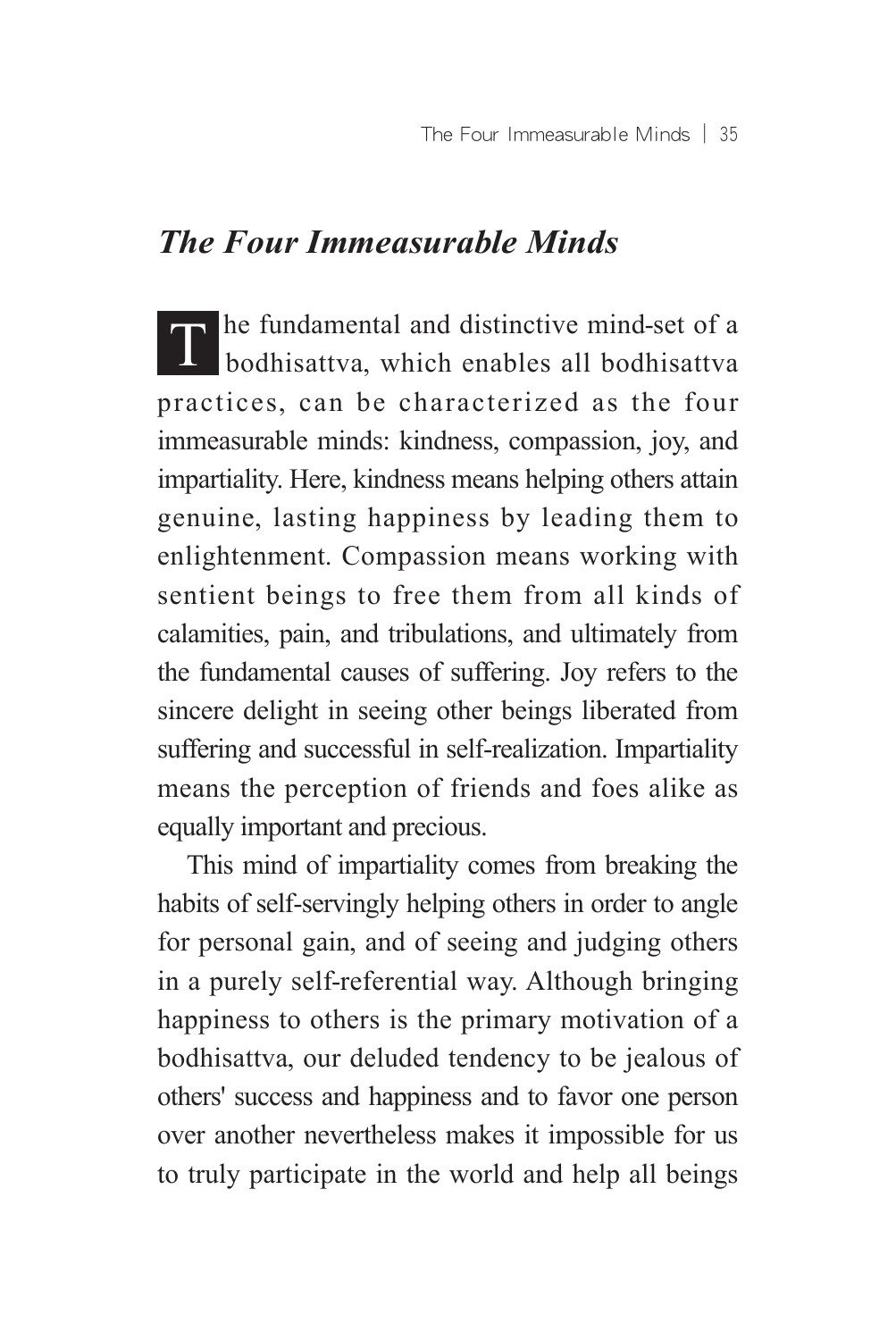impartially. For this reason, a bodhisattva practitioner should not only nurture kindness and compassion, but also cultivate the minds of joy and impartiality.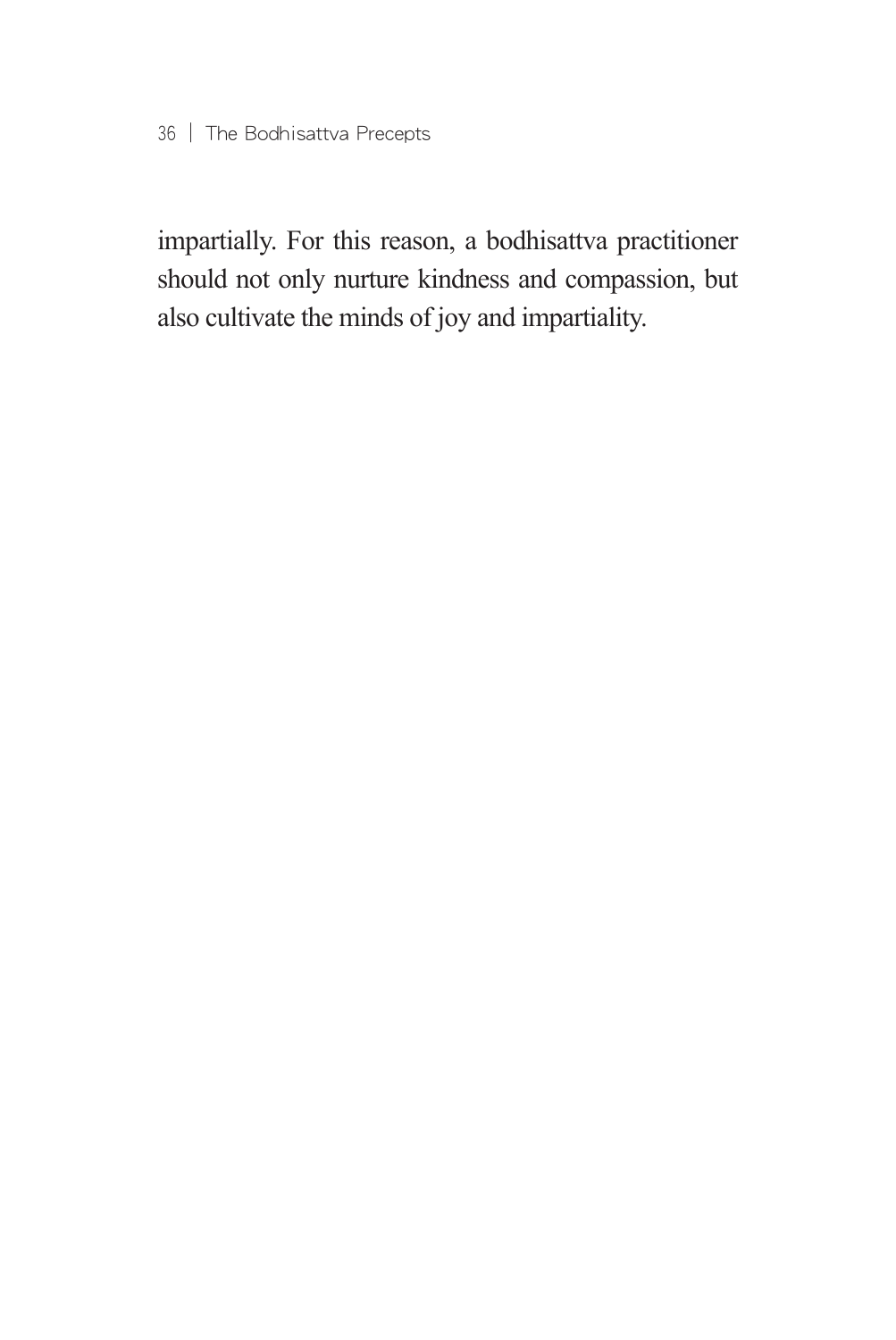# *The Four Methods of Inducement*

A s important as they are, pure intentions and a compassionate mind are not enough. One's intentions must be actualized and action must be taken on the basis of the compassionate mind. The principal actions performed by a bodhisattva practitioner are the four skillful methods of inducing people to learn the Dharma, as only the Dharma can genuinely and thoroughly benefit sentient beings. These four methods of inducement are giving, speaking lovingly, acting beneficially and intermingling.

One can give financial help, physical assistance, or even one's own life; giving of this sort is categorized as the giving of wealth. Guiding others toward enlightening concepts such as those contained within the Dharma-even if one merely utters a simple phrase that helps someone aspire to goodness and abandon harmful thoughts and deeds-is considered the giving of Dharma. If we see people experiencing pain, loss, anxiety, fear, or great psychological distress and alleviate their suffering by helping them regain security of mind, this is called the giving of fearlessness. These three forms of giving include all of the many practices that benefit sentient beings. If a bodhisattva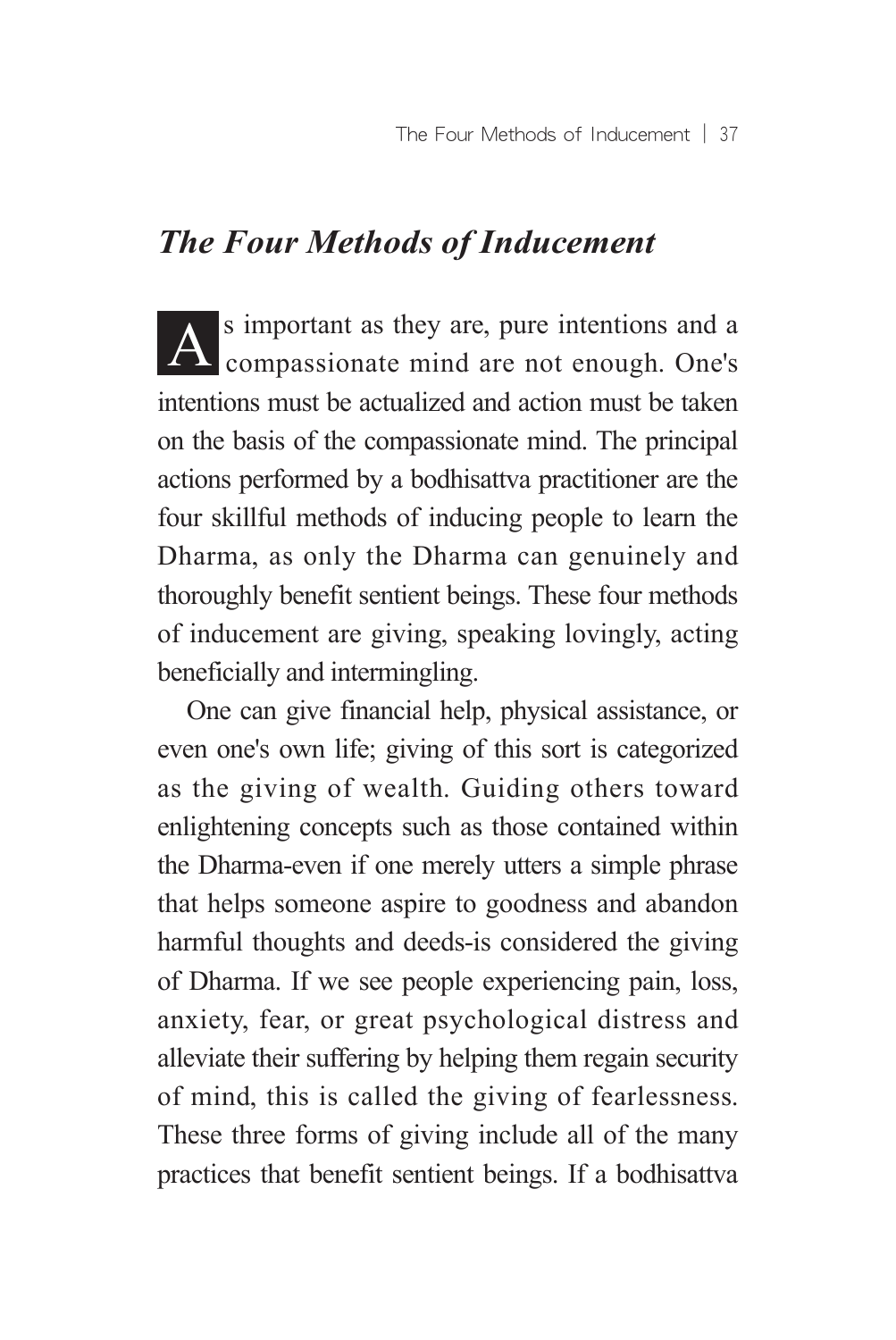stops cultivating the practice of giving, "compassion" becomes a meaningless word.

Speaking lovingly refers to compassionate and meaningful communication with others, which may at times include strong words or exhortations. But while we may have to express ourselves forcefully sometimes, our words must flow from the compassionate mind, for only words of compassion can be accepted wholeheartedly. Speaking lovingly does not mean interacting with people in an artificial or condescending manner so that we feel ourselves to be more important or above others. This will do more harm than good. Also, inappropriate forms of communication that might make others feel uncomfortable should be avoided. We should relate to other people with an open mind. What we say, or any advice we give, should be based on an understanding of our own experiences, for it is through a knowledge of ourselves that we can better understand the needs of others. Without understanding ourselves and others, even though we are speaking truthfully or giving good advice, we may cause our listeners to mistake our intentions and create unnecessary trouble for themselves, for others, and for us.

In contemporary terms, acting beneficially might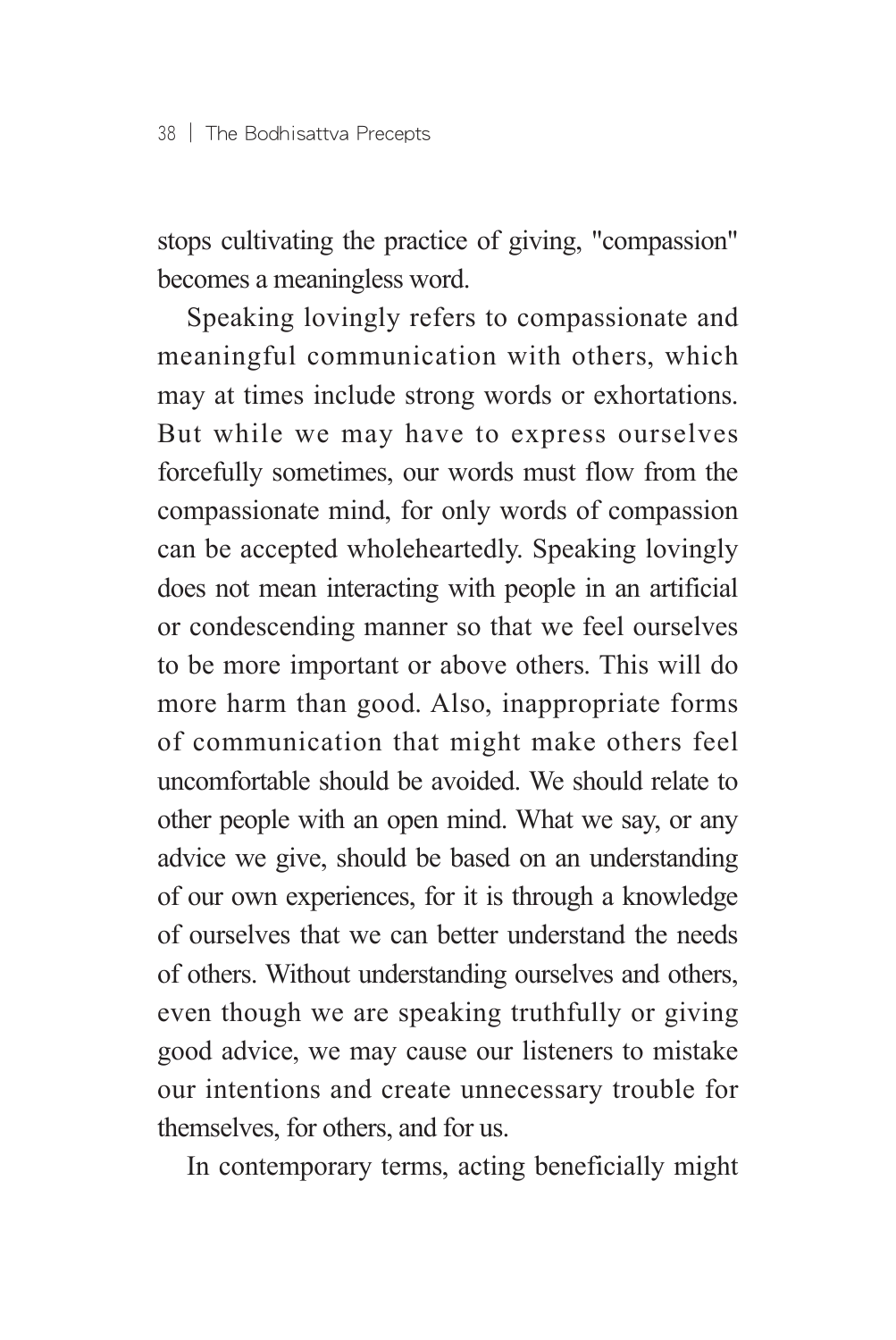be called "engaging in social work." It means that one cares about the welfare of others and works on their behalf, striving to nurture and protect one's society, one's nation, humanity as a whole, and all forms of life on the planet. According to the needs of different people in different places and circumstances, we can participate in socially valuable and meaningful work, such as promoting wholesome education, environmental responsibility, ethical conduct, peace, harmony, and so on. There are many forms of socially valuable work in every society that need to be done.

Intermingling refers to working alongside others, doing the same work, receiving the same benefits, and not placing oneself in a higher, privileged position. In other words, it simply means being the same as everyone else. In this way, we can truly touch people. By working closely with other people we can eventually share with them the Dharma that we have learned and experienced ourselves.

These four practices are the means adopted by a bodhisattva practitioner whose merit consists in their implementation and cultivation. They are also called "skillful means" and their purpose is to bring or gather sentient beings to the Dharma, not to make a practitioner powerful or to turn him or her into a leader.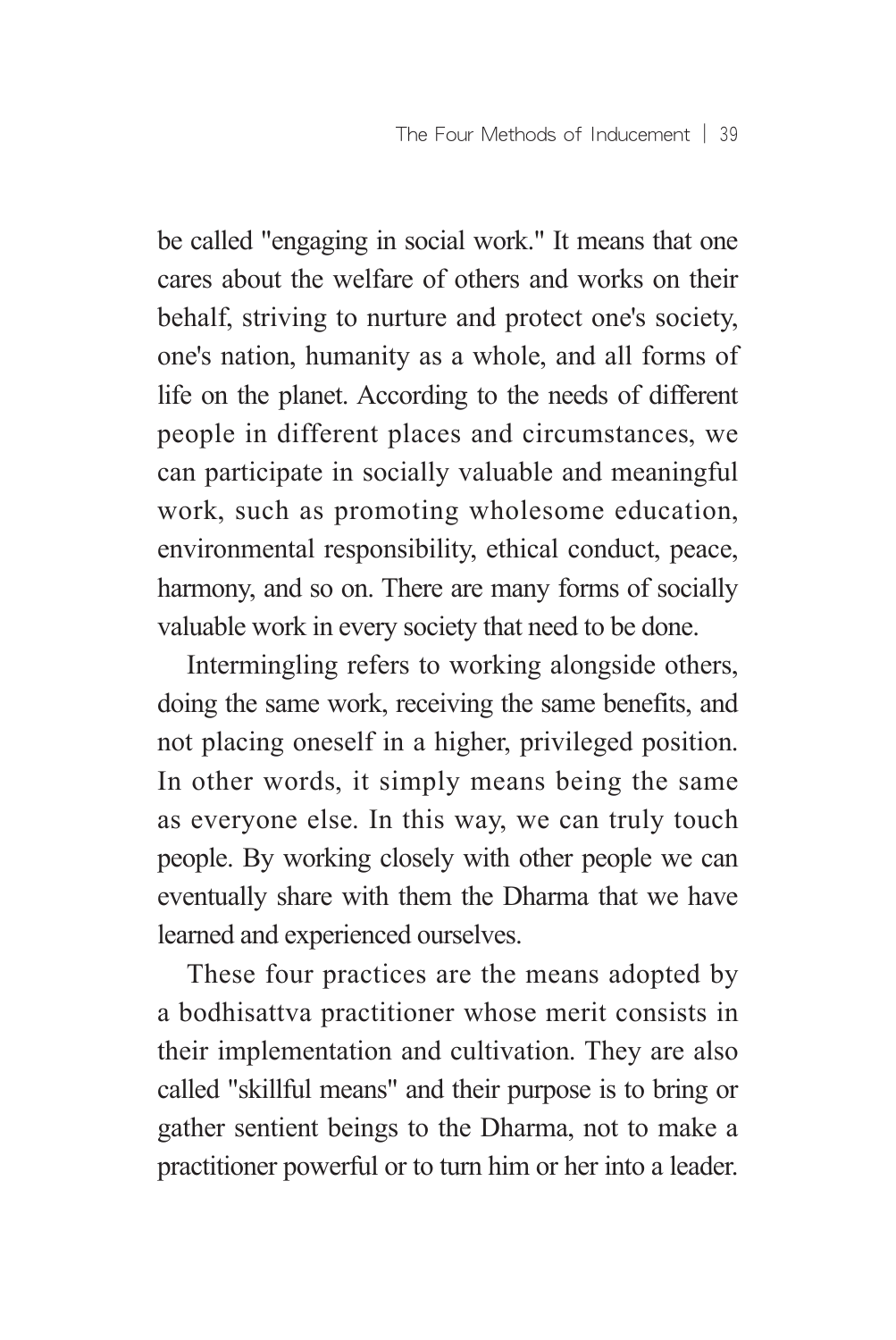It is for the purpose of genuinely benefiting others that a bodhisattva practitioner strives to help all beings realize their potential. Aware of the interdependent relationship between all beings, a bodhisattva can feel joy when working not only for others, but with them as one among equals.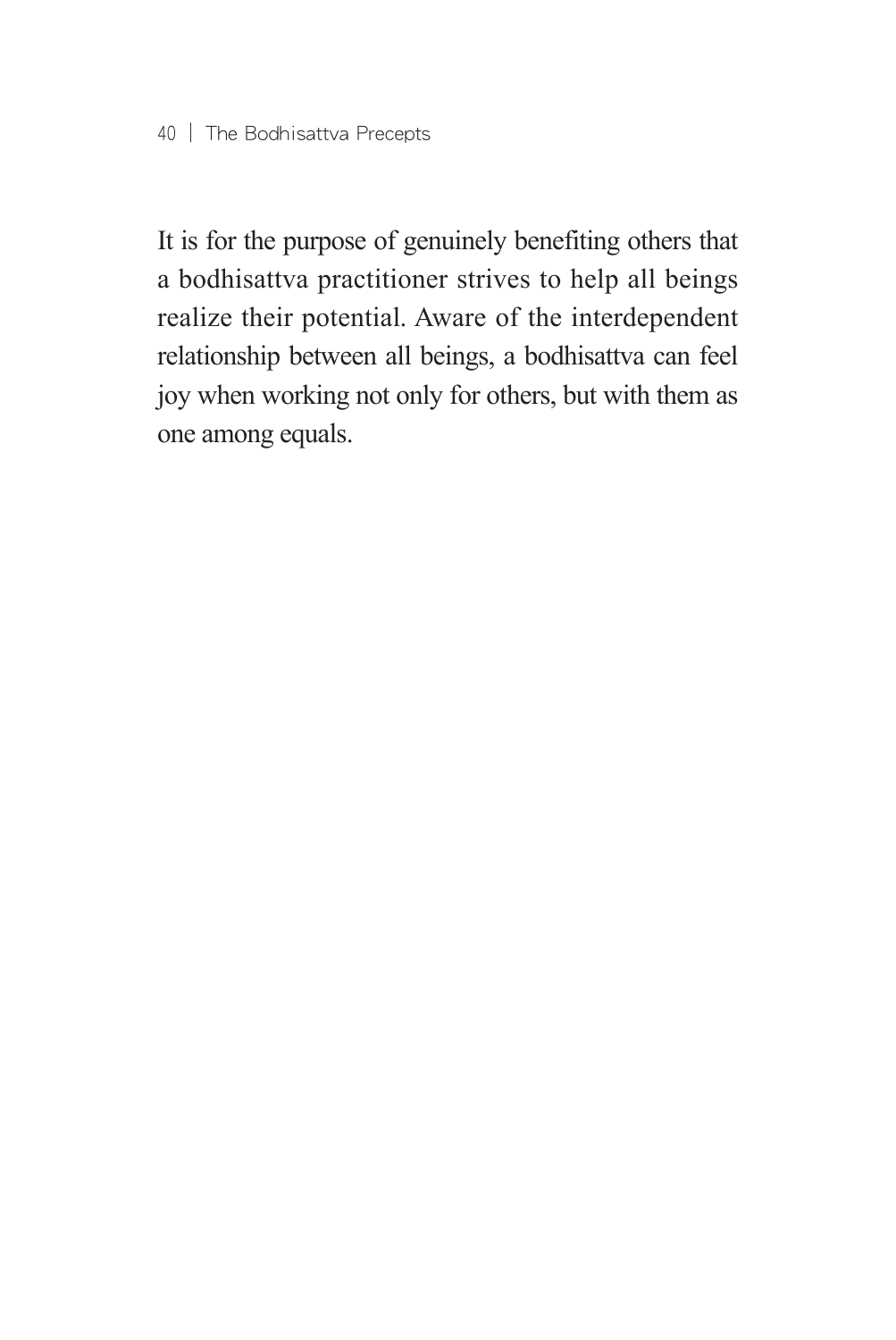# *Participation in the World*

C ompassion is undoubtedly the foundation of Buddhist teachings, and it is compassion that resides in the hearts of all Buddhas and bodhisattvas. In order to foster compassion, the initial motivating force of an aspiring bodhisattva practitioner must be strong and secure. He or she must be equipped with correct views and effective methods. More importantly, the foundations for growth-a wholesome personality, compassionate sensibilities, and stability of mind-must be firm. To this end, bodhisattva practitioners should not only meditate regularly, but also make use of every opportunity to interact with the world in order to hone their ability to help themselves and others.

A wholesome personality comes from the cultivation of the bodhi-mind, which can be described as the desire to help others overcome pain and suffering, along with the inclination to put the welfare of others before one's own. To eliminate self-obsession and self-clinging, practitioners of the Dharma, and of Chan in particular, should develop the inner strength needed to let go of self-centeredness and work to reduce their inclination toward craving, aversion,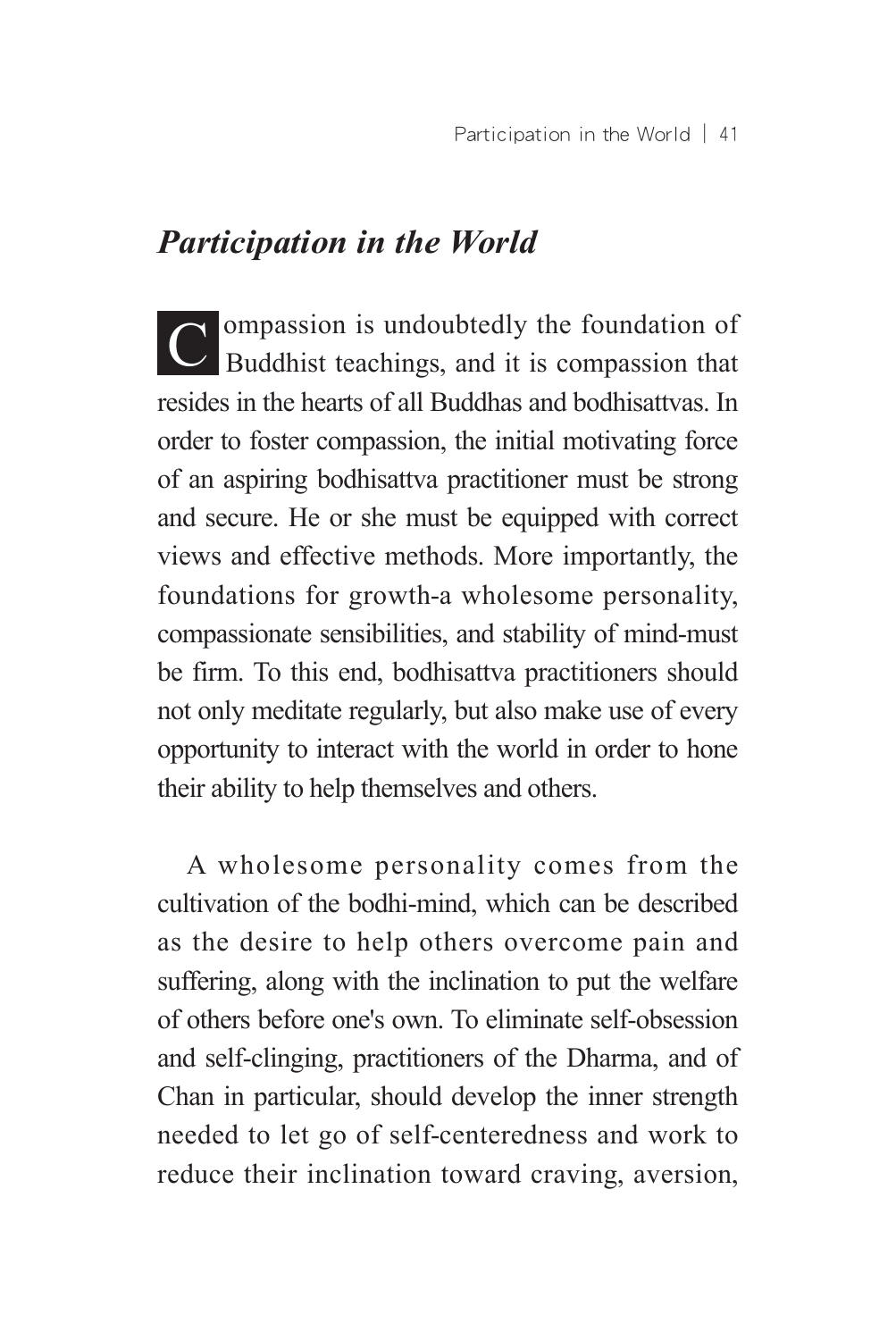ignorance, arrogance, and doubt. The less dominated we are by these afflictive emotions, the stronger our bodhi-mind, and the greater our opportunity for gaining entry into the Dharma.

The aforementioned inner strength comes from the recognition of the interdependent relationships between ourselves and others. This recognition moves us and draws from us the capacity to reach out toward a deeper and wider circle of sentient beings. Living with this kind of mind-set naturally reduces our feelings of separateness, alienation, and self-centeredness. This inner strength can help us participate fully in the world, allowing us to give ourselves to others and to receive others into our lives. In this way, we can gradually be freed from suffering and eventually reach the safe shore of enlightenment-Buddhahood. Such an attitude is precisely the "right view" we often speak of in Buddhist discourse.

This right view can be manifested in many ways. Acting from the mind of compassion and understanding, one can naturally incorporate the ten good deeds, the five precepts, the four great vows, and the three sets of pure precepts into one's life. Should you feel intimidated by the scope of these precepts, or that you will probably not be able to observe some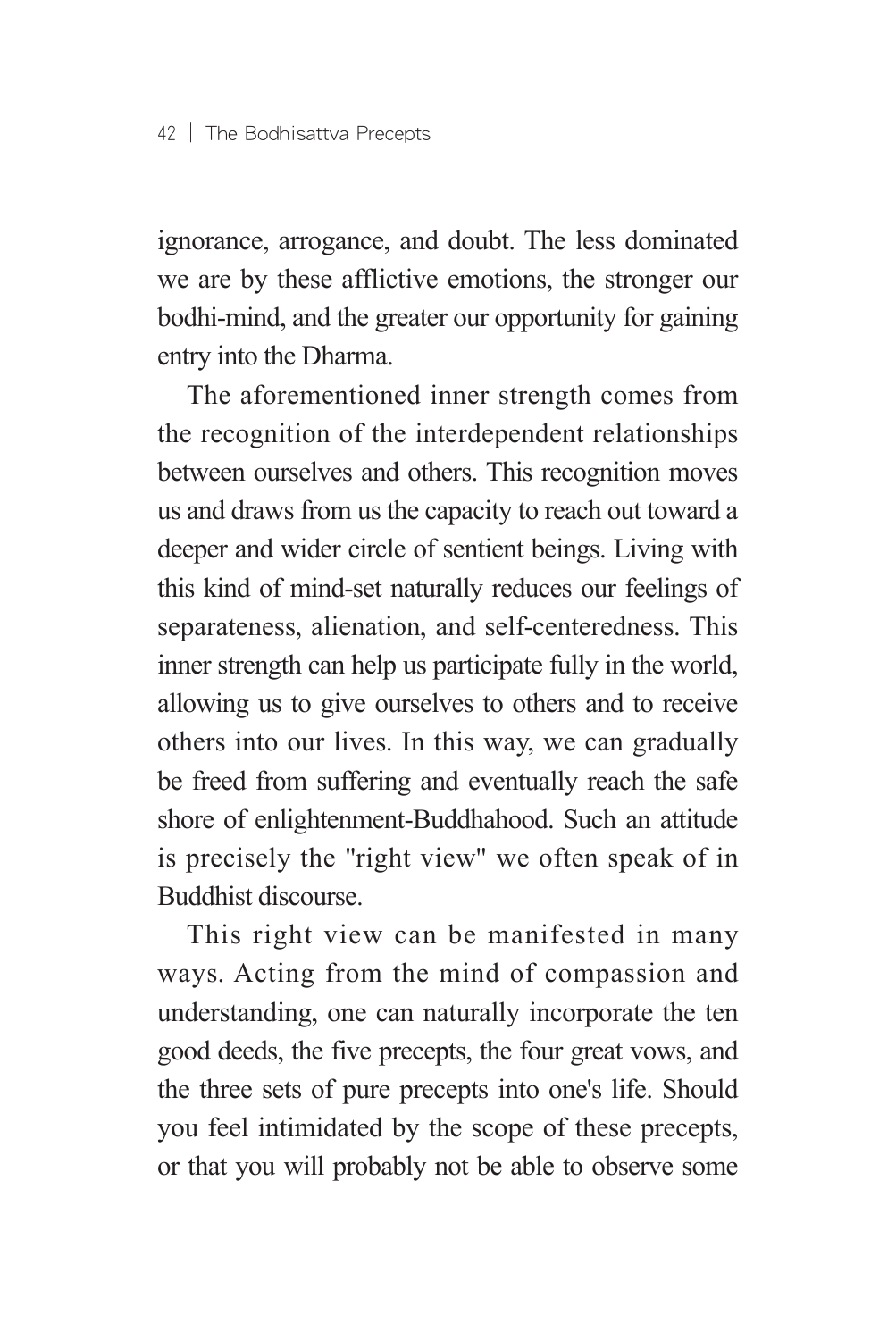of the five precepts and ten good deeds with comfort and integrity, you can elect to postpone taking on those particular precepts and provisionally accept only those you feel able to keep, along with the three sets of pure precepts and the four great vows. The point of taking the bodhisattva precepts is not to make practitioners feel guilty or anxious, but rather to plant the seed of compassion and wisdom in their minds. A practitioner who takes and agrees to keep the bodhisattva precepts with some exceptions will still be considered a bodhisattva. By taking the bodhisattva precepts, you enter into the great assembly and become another son or daughter in the family of Buddhas.

As stated before, the goal of attaining complete enlightenment for all sentient beings is intimidatingly lofty. Its realization is subtle and profound, and the path leading to it is long and arduous. The conditions for achieving Buddhahood are rarer and more precious than the finest of this world's jewels. Yet while Buddhahood is extremely difficult to attain, it is not impossible. We can attain it by mustering all our determination and putting forth all our effort. In other words, the "price" of Buddhahood is to give whatever it takes, to implement the Dharma with wholehearted, unreserved devotion. That means striving to achieve